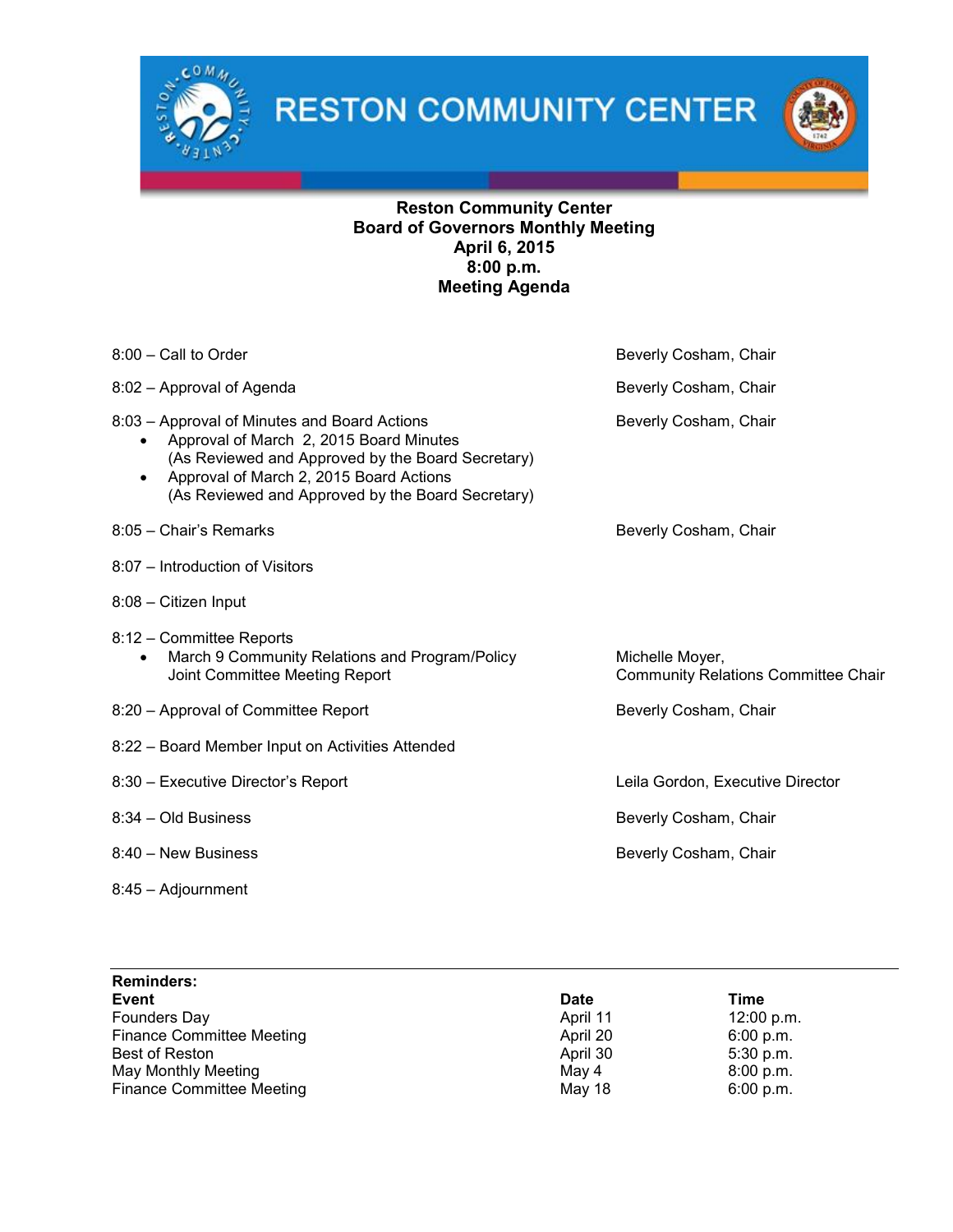

**RESTON COMMUNITY CENTER** 



## SUMMARY OF MINUTES RESTON COMMUNITY CENTER BOARD OF GOVERNORS MEETING MARCH 2, 2015

 Bill Penniman Bill Keefe Gerald Zavala

#### Present:

- Bill Bouie, Vice Chair
- Lisa Sechrest-Ehrhardt
- **John Mendonca**
- **Michelle Moyer**

### Absent and Excused:

- **Beverly Cosham, Chair**<br>Dicky Wingert
- Vicky Wingert

#### Attending from the RCC Staff:

- Leila Gordon, Executive Director
- **Barbara Wilmer, Executive Assistant**

The Vice Chair called the meeting to order at 8:01 p.m.

#### MOTION #1: Approval of the Agenda

Bill K. moved that the Agenda be approved as written. Michelle seconded the motion. The motion passed unanimously.

### MOTION #2:

### Approval of the February 2, 2015 Board Minutes

Gerald moved that the Board approve the February 2, 2015 Board Minutes. Michelle seconded the motion. The motion passed unanimously with John abstaining.

### MOTION #3:

### Approval of the February 2, 2015 Board Actions

Bill P. moved that the Board approve the February 2, 2015 Board Actions. Gerald seconded the motion. The motion passed unanimously with John abstaining.

#### Chair's Remarks

Bill B. said he would make remarks during "Activities Attended."

#### Introduction of Visitors

There were no visitors.

#### Citizen Input None.

### Committee Reports

### February 9 Community Relations and Program/Policy Joint Committee Report

Michelle thought attendance this year was lighter than usual; the comments expressed were positive and supportive of RCC work and partnerships. As is typical, partners were able to identify cross-pollination possibilities: that is, ways partners could work together toward common goals and programs. The committee report includes both the statements during the community meeting and emailed messages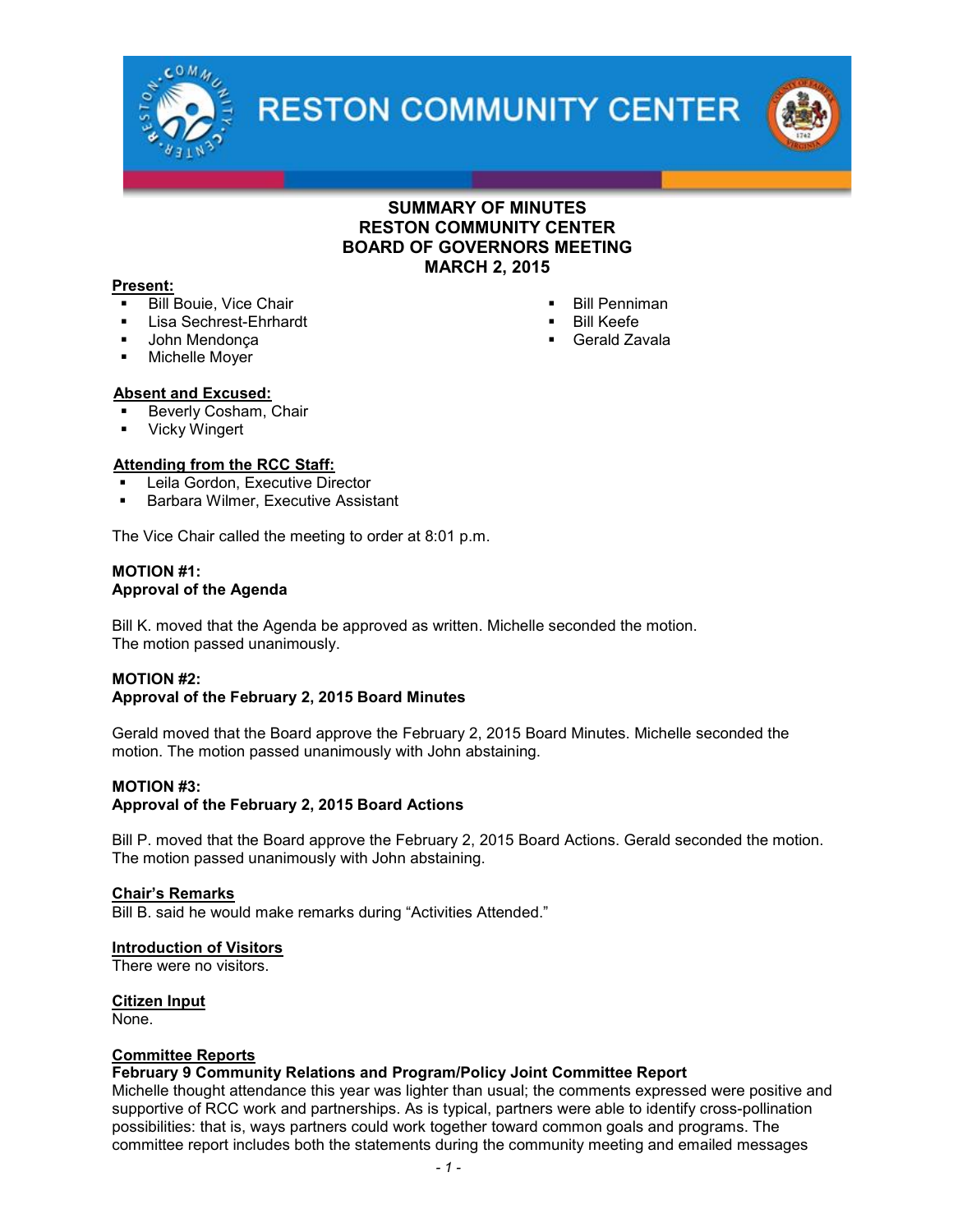## March 2, 2015 Board of Governors Meeting Minutes

sent previous to the meeting. The email messages are more direct, sharper, and occasionally express a negative viewpoint; Michelle appreciated the inclusion as well of Leila's thoughtful replies. Michelle encouraged all to read the community feedback, especially the email correspondence.

## February 23, 2015 Finance Committee Report

Gerald thanked Michelle for chairing and kicking off the meeting until he arrived and stated the report reflects nothing out of the ordinary. The possible sponsorship of a GRACE expansion has fallen through, meaning an extra \$100,000 in savings for FY16. RCC has been diligent about getting word out to users about fee increases.

### MOTION #4:

#### Finance Committee Recommendation to the Board for consensus agreement with staff recommended rental fee schedules.

Gerald moved that the Board provide its consent that the staff direction on reevaluation of existing rates and establishment of new rental rates – that are better aligned with our cost recovery strategy, like facilities operated in the public sector, and RCC policies – is appropriate. John seconded the motion. The motion passed unanimously.

#### MOTION #5: Approval of the Committee Reports

Bill K. moved that the Board approve the February 9 Community Relations and Program/Policy Joint Committee Report and the February 23, 2015 Finance Committee Report. Michelle seconded the motion. The motion passed unanimously.

### Board Member Input on Activities Attended

John attended the Reston Association meeting regarding the Tetra project, which he will detail later. Handouts regarding the Northern Virginia Mini Maker Faire were distributed; RCC will have a table there (March 15, 10:00 a.m.-5:00 p.m.) and is helping to promote the event. John recommended to the event organizers that they attend the February input meeting next year to seek RCC support for the event beyond the support level we currently offer.

Lisa visited the Southgate Community Center (SCC) but did not get out much during February otherwise. Kudos need to go out to Ricardo Cabellos for his work as the director at SCC. He has been instrumental in initiating programs such as basketball teams for kids who didn't make the South Lakes HS team; dropin after-school programs; monthly food distribution events and so on. Ricardo's vision and leadership have made SCC a true community-focused asset to the surrounding neighborhoods and larger Reston community.

Bill P. attended the February community meeting. His Planning and Zoning meeting was postponed to tonight, but he chose to attend this meeting.

Gerald was in Florida on February 9, but he did attend a couple of Reston Chamber events, as well as GRACE's artist talk with Joyce J. Scott and David Chattevent last Friday. He said the exhibit was quite beautiful.

Michelle also attended the community feedback meeting. She also attended the community Founding Partners and non-profit rental patrons focus group meeting on the proposed fee increases and found the varied reactions among Founding Partners and others very interesting. She will be in New Zealand on April 9.

Bill B. attended the community meeting and Cathy's town hall. Bill is very glad to be able to answer questions now regarding the location of the indoor recreation center. The center will be even larger than initially envisioned and the public will have many chances for input. At this time RCC has no planned role; it will operate just like any other Fairfax County rec center, managed and run by the Park Authority (PA). People in Herndon, Great Falls, and Vienna are very happy because this facility will be their rec center as well as Restonians' rec center. Regarding financing, and timeline issues, Bill described the upcoming bond referenda allocations and project scheduling issues. He hopes that we see a start on a rec center in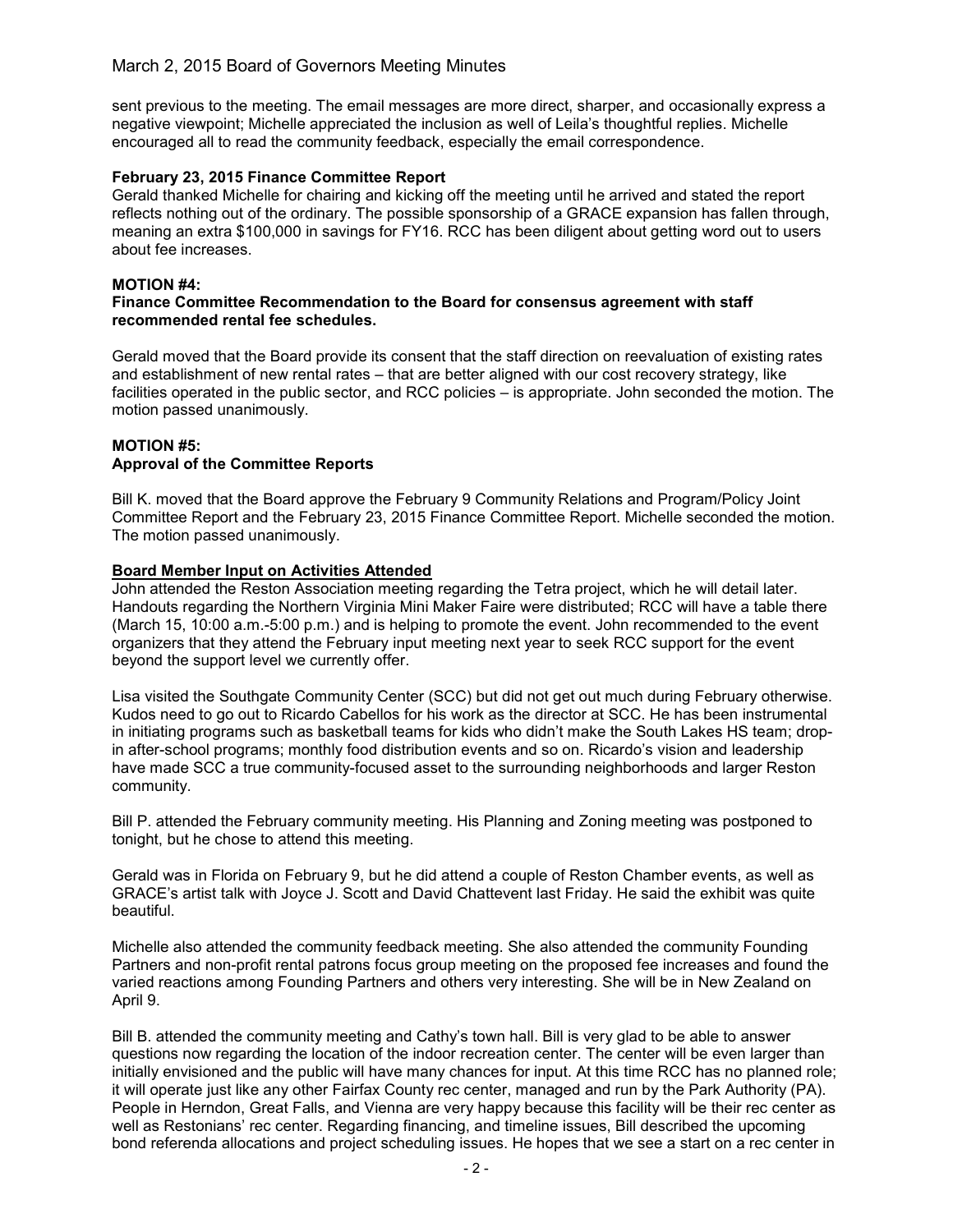## March 2, 2015 Board of Governors Meeting Minutes

north Reston by 2021. There is an April 8 Public Hearing to convey the land the PA has at Reston Town Center North to the Board of Supervisors (five acres) in consideration for the County's pursuit of a 2.6 acre central green and the 90,000 square foot rec center. Ultimately the effort at Reston Town Center North involves the reconfiguration of parcels currently owned by Inova and the County so they will be situated in blocks with a street grid to fulfill the Master Plan vision for this part of Reston.

Leila described how the efforts undertaken collaboratively between RCC, RA and the PA from 2008 to now have laid the ground work for this to be realized. By recasting Reston's provision of recreation amenities as a collection of community outcomes that would be ideally realized with contributions from all these providers, the approach has significantly changed from the philosophy of the first Planned Residential Community zoning approach.

The Board applauded Bill Bouie for his persistent and effective leadership to achieve this outcome for Reston.

### Executive Director's Report

Leila said staff talked about the community input meeting and reflected that attendees didn't share the impact of their activities and programs as much this year by describing their content and the numbers of people served. We'll design an input template for the future, to distribute to partners for completion in advance – so people can hear that quantifying information, and so we can put it in our annual report.

We have now established a back-up plan to our current Inclement Weather Plan, resulting from the unpredictability of the timing on County decisions. The impacts have been worse this year for Tuesday and Thursday classes – participation numbers will be down, but revenue may not be as severely impacted. Leila expressed thanks for the work our "essential" staff team members do to clear pathways and RCC entries during the inclement weather events. She has contacted property owners about clearing their portions of walkways, etc. if those areas require extra support.

We launched NV Rides Reston in February – all are encouraged to push this volunteer opportunity for driving seniors to their destinations. Our Diva Central dress drive had boosts this year from Boston Properties and the "Real Housewives of Northern Virginia," a tongue-in-cheek social group who made dress and accessory collection a priority.

Leila reminded viewers that Supervisor Cathy Hudgins' Town Hall meeting was the kick-off to get feedback on the FY16 County Budget process from people in Hunter Mill District. In addition, Cathy's event launched the engagement with the community on Reston Town Center North development especially as it might impact Human Services concerns.

Bill Keefe congratulated Leila on her "thirty years of service" milestone.

### Old Business

There was no old business.

### New Business

New business included a discussion of the RA Tetra project. Nearby neighbors and others believe the property should be preserved as is, not developed. John attended the meeting on February 26. RA is proposing a purchase of the property (for appraised value rather than assessed value) and requesting approval for obtaining a loan to develop the property. Attendees were concerned about the envisioned use of the renovated building and the reliability of the projected income. They are also concerned about the certainty of the identified developer contribution of \$650,000 to RA; the fact that proposed programs overlap other programming organizations and private sector offerings (although more camp and after school programs would be welcome); the local impact (night tennis parking); and potential resultant increases in homeowner fees/assessments. Another meeting is scheduled for March 26; the referendum would then be scheduled for April. Another factor mentioned was the cost of the referendum itself.

### MOTION #6: To Adjourn the Meeting

Bill B. reminded members of the future meetings on March 9 and April 6.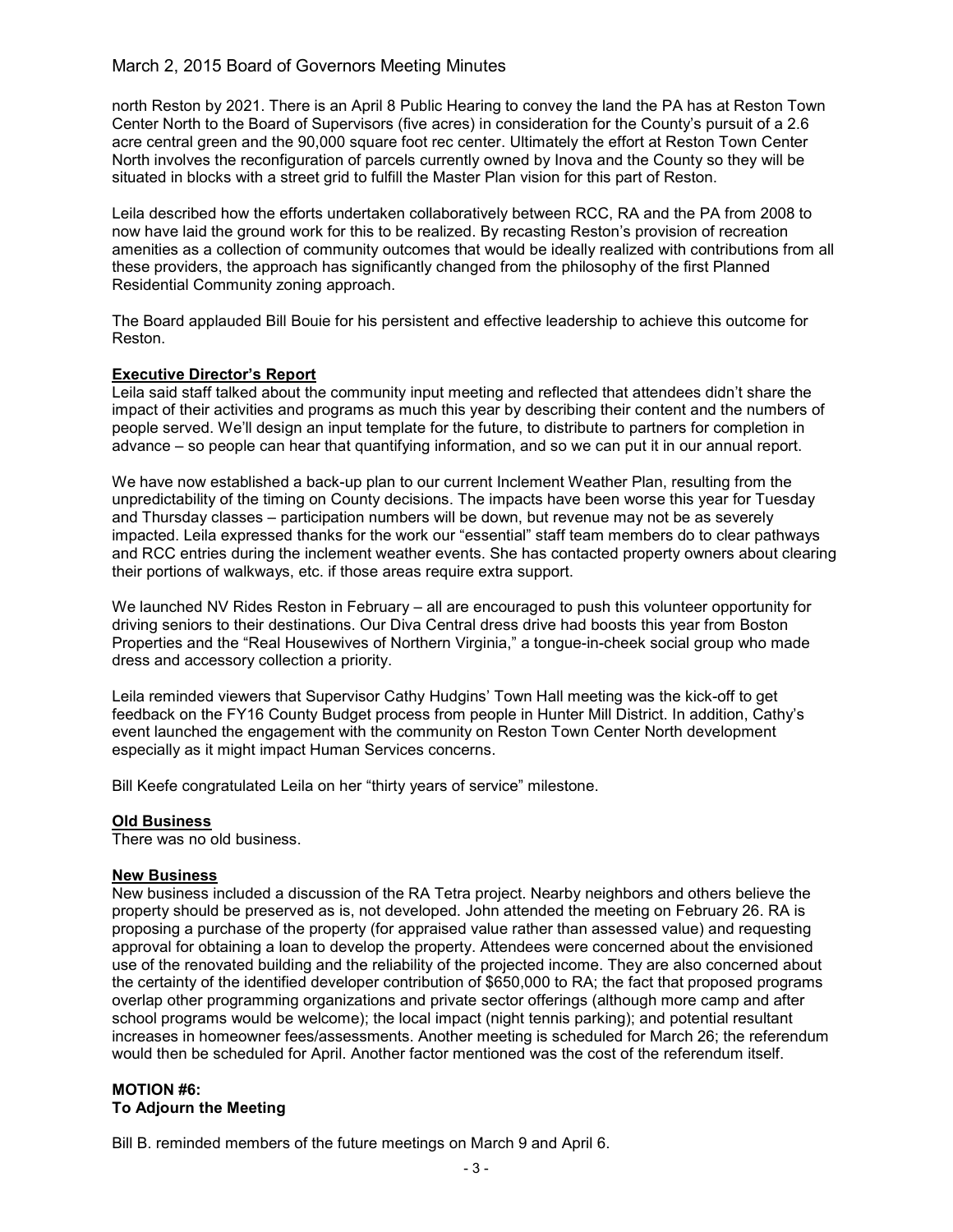Bill K. moved to adjourn the March 2, 2015 Board meeting at 8:42 p.m. Michelle seconded the motion. The motion passed unanimously.

 $W$  all  $\ell$  and  $\land$ William Penniman,

Board Secretary

\_March 27, 2015\_\_\_\_\_\_\_\_\_\_ Date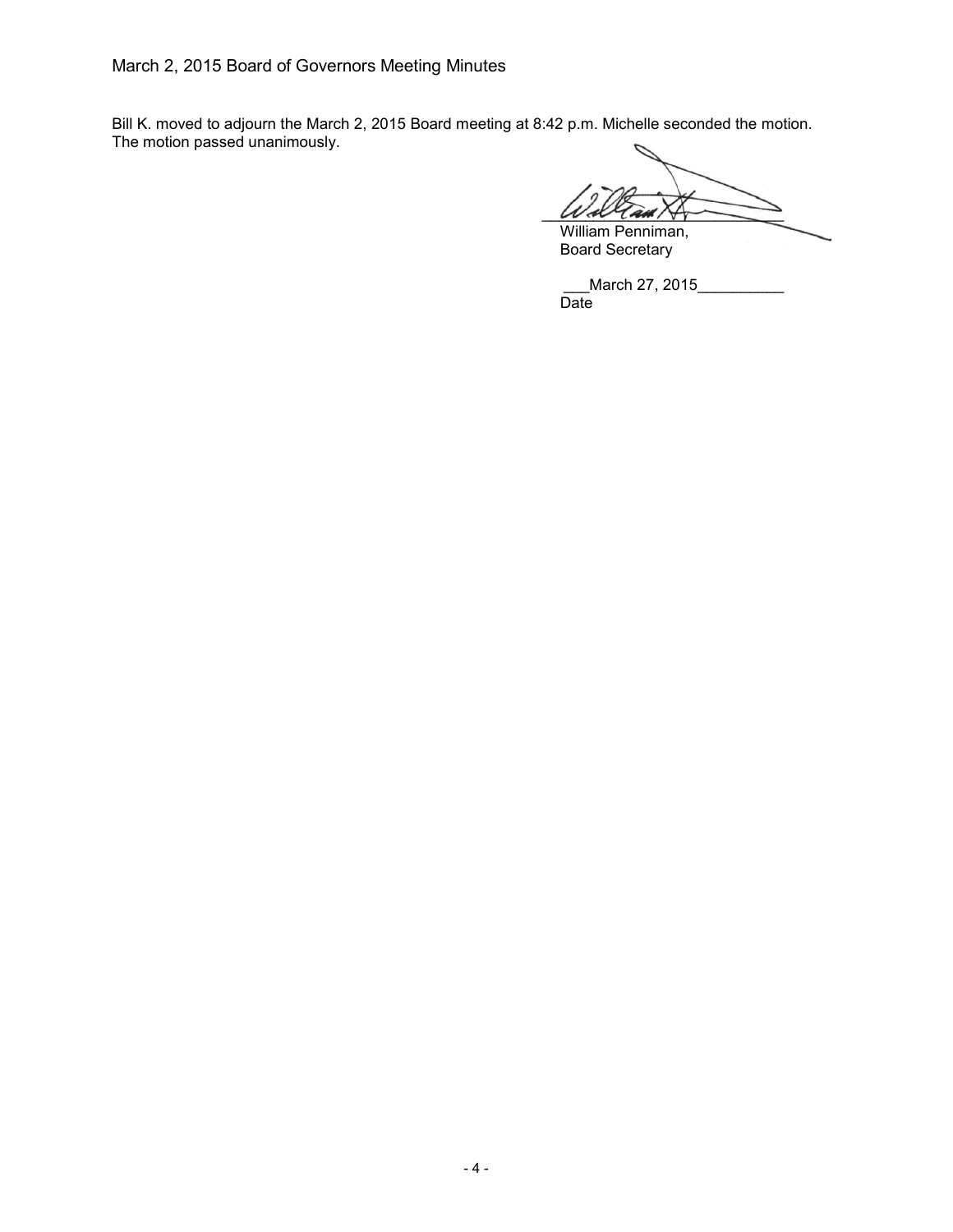BOARD ACTIONS TAKEN AT BOARD OF GOVERNORS MEETING ON DATE

- 15-0302-1 Bd That the Board approve the Agenda
- 15-0302-2 Bd That the Board approve the February 2, 2015 Board Minutes
- 15-0302-3 Bd That the Board approve the February 2, 2015 Board Actions
- 15-0302-4 Bd That the Board provide its consent that the staff direction on reevaluation of existing rates and establishment of new rental rates – that are better aligned with our cost recovery strategy, like facilities operated in the public sector, and RCC policies – is appropriate.
- 15-0302-5 Bd That the Board approve the February committee reports
- 15-0302-6 Bd That the meeting be adjourned.

 $\mathcal{U}/\mathcal{A}$ William Penniman,

Board Secretary

March 27, 2015 Date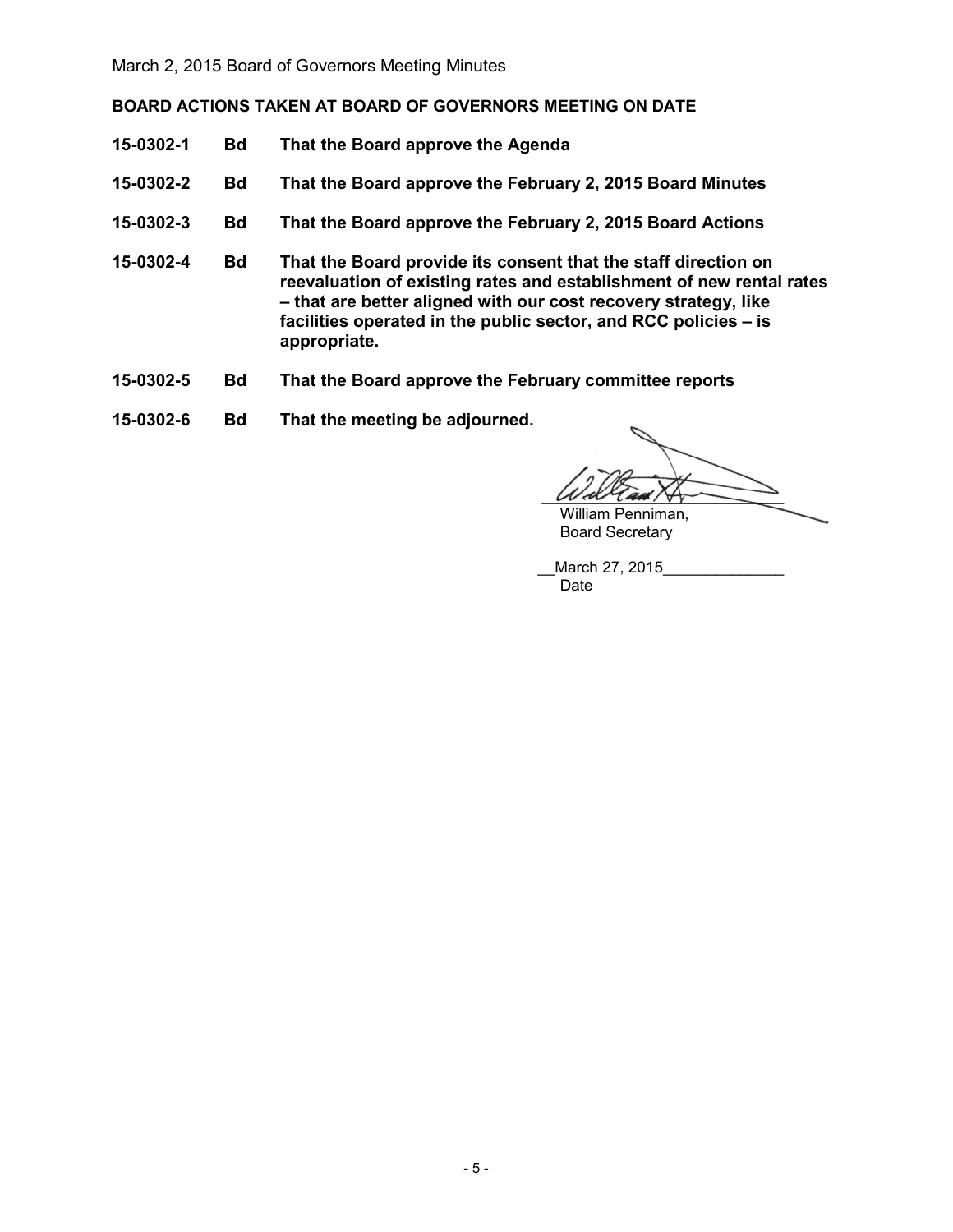**RESTON COMMUNITY CENTER** 

## BOARD OF GOVERNORS COMMUNITY RELATIONS AND PROGRAM/POLICY JOINT COMMITTEE MEETING REPORT MARCH 9, 2015

## Present

- Beverly Cosham, Board Chair
- Michelle Moyer, Community Relations Committee Chair
- Bill Bouie

## Absent & Excused

- Vicky Wingert, Program/Policy Committee Chair
- Lisa Sechrest-Ehrhardt
- Gerald Zavala

## Attending from RCC Staff

- Leila Gordon, Executive Director
- Thomas Ward, Deputy Director
- Cristin Bratt, Public Information Officer
- **Paul Michnewicz, Arts and Events Director**
- John Mendonça
- Bill Keefe
- Bill Penniman

- Joe Leary, Aquatics Director
- Brian Gannon, Booking Manager
- Cheri Danaher, Community Events **Director**

## Welcome and Introductions

Michelle welcomed everyone at 6:39 p.m. and said the Board really values community input on tonight's discussions of both fee structure and future facility plans. Board members and staff introduced themselves, as did guests. In addition to Board and staff members, guests included representatives of The Hub Theatre, Conservatory Ballet, Reston Chorale, Reston Community Players, IPAR, Perspectiva Russian School, The Chamasyan Sisters, GRACE, Reston Art Gallery, the Arts Council of Fairfax County, Groundworks Dance, the Reston Museum, and several local Boy Scouts observing the meeting in order to receive a merit badge.

Leila explained that tonight's meeting is a response to input received at the February 9 meeting. She said that the Board's two capital priorities have been a recreation center and a performing arts facility. She said we would be reviewing data points regarding facility usage specific to arts activity and would also be discussing a new fee schedule.

Regarding proposed new fee schedules for rentals and drop-in programs, we've had conversations with our rental patrons and have received feedback from those patrons and partners. We are going to proceed with the proposed fees and continue to look at the fees annually until we reach a target of 75 percent of what other facilities are charging for similar facilities and services for our Reston rates. That is not set in stone; we intend to increase fees while also keeping in touch with patrons to ensure we don't outpace ourselves to a point that is cost prohibitive for patrons.

Leila reviewed the proposed staff fees for Aquatics and Land Drop-in Fitness outlined on the attached Staff Report. Regarding the previously released rental fee schedule, Leila noted that Narcotics Anonymous did indicate that the cost increase was cost prohibitive (see attached); we will work with our NA groups to establish appropriate co-sponsorship arrangements so that they can continue to offer this service to the community.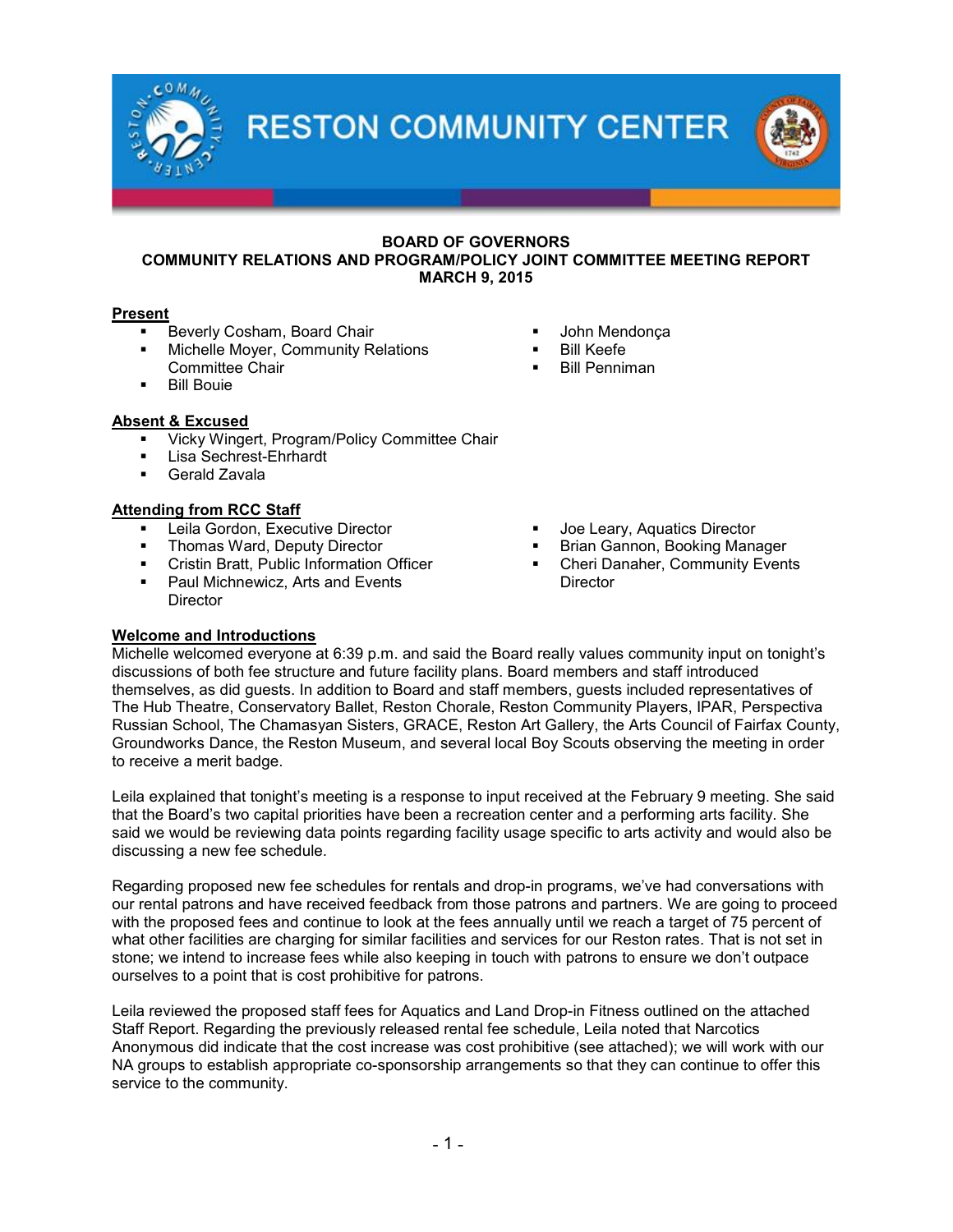Leila then said she wants to review two sets of data regarding our performing arts space. The first set provided a snapshot of paid vs. complimentary audience attendance. The second set of data captures how much time is being used by performing arts users in our theatre and Community Room (see Performance Space Usage handout attached). She noted that the days add up to more than 365 days because we have multiple activities by different groups in different spaces on the same day. She said that we didn't include instruction hours for Young Actors Theatre – just rehearsal and performance times. In addition to the data presented, she reminded everyone that RCC has several internal use performances such as OLLI concerts, and that we close the CenterStage and the Community Room for annual maintenance at the end of August. Internal reservations and closure periods take time for programming that is then therefore not usable by outside groups. She also noted the challenge of booking performances in both the CenterStage and Community Room simultaneously; the schedules have to complement each other so all events can be adequately supported by box office and technical staff. She indicated that there were 18 requests for the CenterStage that we couldn't fulfill in 2014, but that this only reflects e-mails that PD received and could therefore track. It doesn't include individuals that request via phone and do not therefore leave a paper trail. In addition to the data that we pulled from box office records, Leila said that PD surveyed colleagues in the industry and found that our 60-75 percent capacity average is similar to the theatre industry average and local theatres' expectations.

Leila noted that she chairs the Master Arts Plan Task Force for the County. Last year, the group surveyed County arts venue operators for their strategic outlooks to see what they have planned for new facilities. The resulting document is available on the web at artsfairfax.org. There are about 18-19 different facility operators in the County that are committed to arts programming. All are described in the appendix to that report.

Leila reminded the group that RCC has discussed the kinds of things that need to be present from our perspective in order to pursue a new facility: programming complimentary to other facilities, private (proffers and other) and public funding, and consistency with our MOU and our mission to serve the Reston community. There has been tremendous interest from developers and support from the community for RCC's Strategic Planning objective of achieving a new performing arts venue to better host music and dance art forms. Our staff recommendation is to continue to pursue the development of this. She opened the conversation for discussion.

A guest asked the kind of timeline for this facility. Leila said that it depends on the pace of development; we're not going to acquire land for or develop this on our own. The timeline is therefore dependent on the pace of land-use applications and interest of developers for the project.

Susan Meeks-Versteeg, Reston Chorale, said it appears that the data does not include the Chorale's weekly rehearsals, just performance rehearsals. She thinks it's important to include weekly rehearsals (30 weeks, 3 hours, 2 rooms per year). (Note – the attachment has been updated to include this data.)

Bev said if we had a new facility that the Reston Community Orchestra would be very interested in rehearsal options because they rehearse elsewhere at present. Leila noted that music and dance rentals and offerings are extremely limited because CenterStage is not big enough to accommodate a dance company, an orchestra, a chorus, etc.

Ruth Overton, Reston Chorale, said the arts community has patiently waited years while all sorts of other things took higher priority. She thinks it's time for the arts venue to be a priority in Reston. She said that most of the groups that use RCC's performing arts facility have similar needs for a larger stage and a reasonably sized house so that they can accommodate guests without having to take up all the space used otherwise to house the audience. She said Fairfax County is missing this sort of facility.

Leila said that there has been serious interest in an arts facility in Reston from at least two developers. RCC has indicated a desire for a 500-seat house and we have provided calendar paradigms for likely activities. She noted there is also interest from colleagues in the visual arts community in offering gallery and exhibit experiences and classroom space. In general, there is a substantial community foundation for growing the calendar and the places that people enjoy the arts in Reston.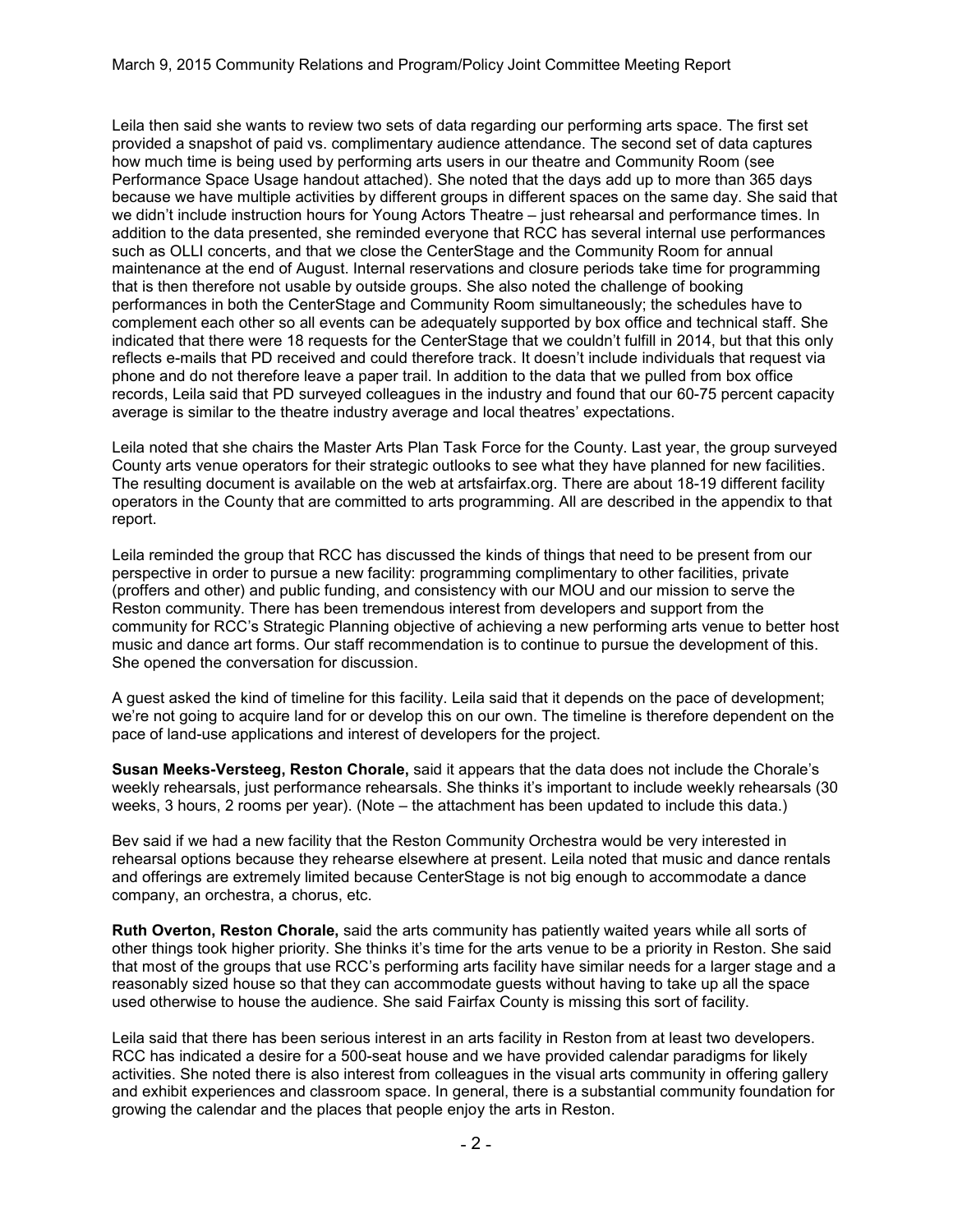Bill P. asked to address the proposed recreation center that RCC has been pursuing. He said that now that the Park Authority is going to step in and fill that void, the arts venue now moves up the Board's strategic priorities list.

John said the other elephant in the room is who pays for a new arts venue. He's interested in further study of the data provided, and he's concerned with how a new facility will be paid for both to build and to operate. He also would like to know the percentage of Reston residents and employees in the arts groups that would be likely users of this new space.

Holly McCullough, GRACE, said GRACE needs functional space. She asked if a center might have space for the visual arts, or if a new performing arts venue would free up other venues for the visual arts?

Leila said that until there is a reality to a proffer situation, it's a little early to program what might be achievable in this space. Based on utilization data and our inability to meet their needs, RCC's commitment is to address music and dance requirements. She added that the Board is very aware of the visual arts landscape and that she has had long conversations with our Herndon colleagues on their efforts (over the past 20+ years) to build an arts and culture center. She said that the Master Arts Plan Task Force understands that any locality contemplating new facilities will need funding from a variety of different resources. RCC could not consider land acquisition in addition to the \$40-\$80 million price-tag to build an arts center. That would be a significant burden for SD5. We're therefore looking to proffer opportunities for the land and the build-out of either the entire facility or a substantial amount of the facility. She thinks it will be a while before we know the land area and/or shape of the space to fill.

Ruth asked if the board envisioned this primarily for community use or for professional presentations. Leila anticipates a mix similar to our current space: 2/3 community and 1/3 professional or RCC programs' presentations. She added that we would be respectful of our colleagues at Wolf Trap and not seek to duplicate or compete with their programming. In very preliminary conversations with them in that regard the possibility of special jointly programmed "festivals" has been discussed; this is a programming format in which there are multiple venues and multiple layers of programming with experiences focused on a unified theme or concept.

Ruth Overton said she thinks it's great to have a mix because they feed off of each other. She thinks it's crucial. Leila agreed. She said there's been a lot of cross pollination with audiences and there is frequent collaboration, such as *The Laramie Project*, at RCC when Tim Robbins' group came and worked with RCP and worked in the schools, as well as presenting a program at CenterStage.

Susan Meeks said the Hylton Performing Arts Center presents mostly professional programming but has affiliate members who are a select group of non-profit organizations with long-standing involvement in the community. That small group has its own schedule and benefits from the exposure and promotional efforts done by the Center.

Josh Redford, Reston Community Players, noted that RCC's current location contributes to audience development challenges because there's not the potential of substantial entertainment walk-in traffic in the Village Center. He thinks a more visible location would increase attendance. Leila said audience development is a challenge we all face regardless of location attributes. She also noted that there is a strong link between arts education and audience behaviors. The more that we can support opportunities in the classroom, the better it is for what we're presenting in any venue because it creates habits and expectations. It's healthy to have more arts activity than less.

Ruth noted the challenges of using a high school theatre space. Schools are for students and the students will always have priority for space. This is also true for rescheduling student events due to inclement weather. The schools have the freedom to cancel renters in order to reschedule student events.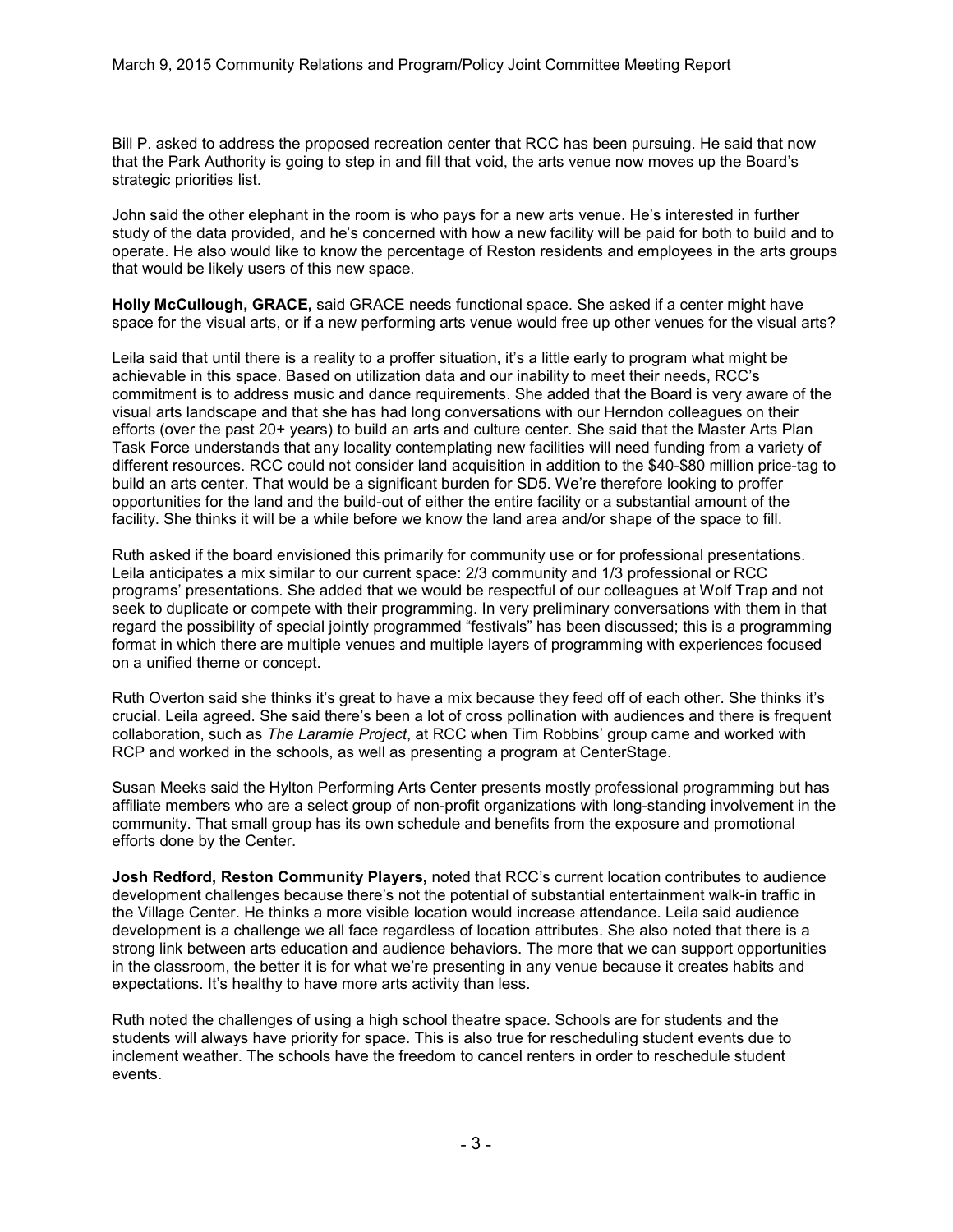Pat Macintyre, Reston Art Gallery, asked about transportation challenges to and from the Silver Line. Leila said the ideal situation would be a proffer-delivered theatre in the Reston Town Center area – and therefore near a metro stop and other mass transit options. Such a proffer would be ideal from the developer perspective because it would provide little competition with parking from the business community due to the nature of its use.

Pat asked if there were any serious discussions with interested developers. Leila thinks development prospects for the Dulles corridor are serious. Bill P. said development and redevelopment are not happening instantly. Real estate markets go up and down. He said he's optimistic, but he wouldn't start booking shows for next year. Leila believes we need to see phase 2 of the Silver Line materialize first.

Josh asked what he and other members of the arts community here tonight can do to aid in this effort. Leila said that at this point, the Board is looking to share all of the information we have. She welcomes specific thoughts or input from the organizations present and invited them to take the time to describe and outline what a larger venue would permit you to do that you're already doing or that you can do better or that you could do more of with better or more facility options.

John asked the organizations present how many have members that worked in or were homeowners in Small District 5. Ruth said she thinks it's at least 60 percent for Reston Chorale. Other organizations did not have that information immediately available. Bill P. noted one of the things we'd see from a proffer in the Reston Town Center area would be the ability to grow our audience within the business community from employees. Thanks to the Silver Line, people can come from other areas as well. Leila noted that Reston Town Center is 100 percent leased right now.

Susan Meeks asked about the possibility of partnering with other communities? Pat Macintyre noted that she's been assured that Herndon has a developer on the books for the arts and culture center in Herndon. Leila said RCC and the County would need to conduct an external marketing survey to determine the best potential for addressing specific audience demand. We also need a financial feasibility study so we can understand costs, both construction and operation. She said there is a \$350K proffer earmarked for such a consultant study – it will deliver with whichever JBG building delivers first at Tysons - likely in 2017.

Ruth said that the Community Room is great, but it's still not a true theatre experience for our audiences. She thinks we'd get bigger audiences in a proper performance space. Susan added that it's a challenge when the only "wall" on the performance space is an entrance station. There are unique noise challenges in the Community Room. Leila said the Community Room is our best available solution to meet the community's needs, but that the Community Room is a hybrid space because it wasn't designed to be a theatre.

Pat asked if we can expect dissent from anyone in the community. Leila said it depends on the degree of the proffer provisions and what the burden to SD5 taxpayers will be. She said the RCC Board is committed to keeping the tax rate where it is and that a proffered amenity could significantly reduce our capital reserves if it doesn't include substantial elements of a build-out of a facility. There is widespread support for RCC's underwriting of the arts because there are so few funding streams dedicated to the arts via General Fund resources in Fairfax County. John noted that there should be debate; we live in a democracy and he thinks it's healthy. Bill P. said that a new arts center in Reston was strongly supported in the recent master plan process. That language in the task force report indicated to developers that this is the type of proffer which would be appreciated. He said that as development occurs, those businesses are contributing to our tax base as well. He said we have reason to be optimistic but it takes time to build.

Michelle noted that we haven't heard much from dance organizations.

Julia Redick, Conservatory Ballet, said they would love to have more space for a second set of performances.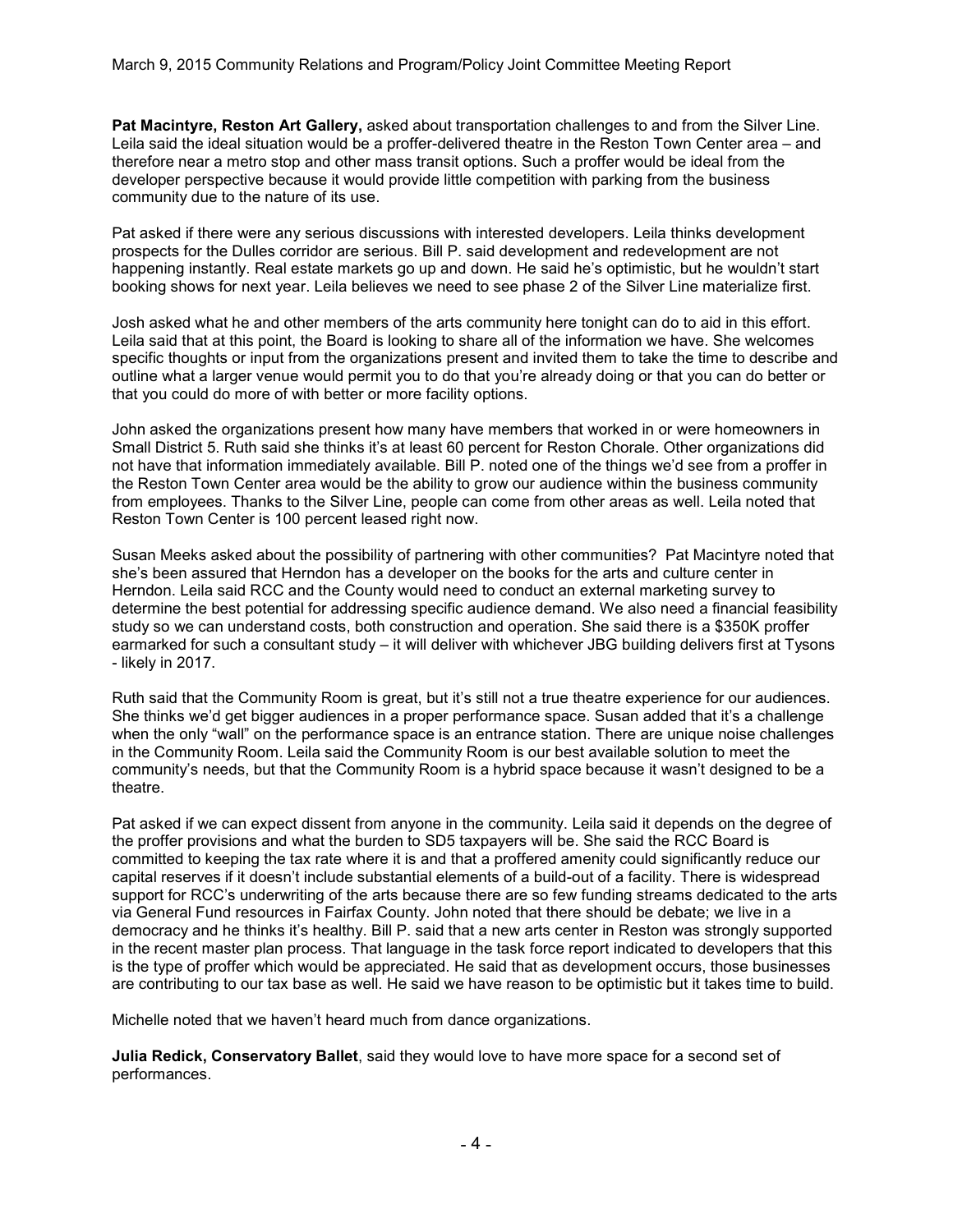Amanda Layton Whiteman, GroundWorks Dance, said rehearsal studio space is a top priority for her group.

Susan Meeks-Versteeg added that a larger space would allow for more collaboration. The chorus could collaborate with a dance company or an orchestra could accompany a dance company. It would be great for the community to attend those new experiences.

Leila said if you're going to start a conversation about millions of dollars of capital investments, then you should start from where you are and look forward. She said it's important to hear the community's needs and for the Board to review existing data and analyze need. She said RCC cannot do any more than what is being done in our current space. The sooner and longer we develop the potential facility details, the better position we'll be in when a proffer opportunity presents itself. She encouraged everyone to write to us regarding their programming and space needs and send it to her, and/or RCC Contact.

Anne Delaney, Initiative for Public Art - Reston, asked if there has been any request for a smaller "black-box" theatre or are we just talking about a large performing arts venue. Leila said we've been talking about a larger venue because that's our current need. She noted that a black-box theatre is incorporated in Herndon's plan; they want to find a home for Nextstop Theatre Company. She urged everyone to read the Master Arts Plan Task Force report. In it, for example, readers can learn about George Mason University's planning for new facilities using state, private and local funding. In their original planning for the Hylton venue, even with all of those funding streams, there was a much rosier expectation for how easy and successful it would be to wean itself from significant ongoing public funding. GMU has struggled with its operating formula for that arts center and depends on public funding to a greater degree than they expected. She added that – to RCC's advantage – there's a great deal of confidence from the developer point of view in your partner being a locally funded taxing mechanism, rather than a consortium of private and public users.

With no further comments, the Board and staff thanked attendees for participating and encouraged them to remain involved with our planning efforts.

Michelle concluded the meeting at 7:42 p.m.

### Additional Public Comment Provided Before/After the Meeting:

Jack M., of Narcotics Anonymous, provided comments in the attached letter dated February 22.

Brian Evans, Reston Masters Swim Team, provided comments in the attached letter dated February 25.

Jonathan Minkoff, SingStrong A Cappella, provided the following comments on February 25: I won't be able to attend as I am headed to NYC on March 9, but I would like to voice strong support for a new performing arts space. We currently use the HS space because it seats around 600 and offers multiple classroom spaces of different sizes that we can use to have multiple simultaneous events, or to handle large numbers of performers backstage at our festival.

Allen Schissler, Skye Ballet Center, asked the below questions on February 25. The text in red is Leila's response to each question.

I am interested in attending the meeting of the Board on March 9th, but have as few follow up questions: 1. Who specifically is the "board of governors" for Fairfax County or the RCC?

RCC has its own governing board (the Board of Governors) that is comprised of Reston residents who submit their candidacies for consideration to the community annually in a Preference Poll. Based on the results of that Poll, new or returning members are appointed by the Fairfax County Board of Supervisors; the appointments are put forward by Hunter Mill District Supervisor Cathy Hudgins. You can find more information about our Board of Governors on our website.

2. What is the specific location and time of the meeting?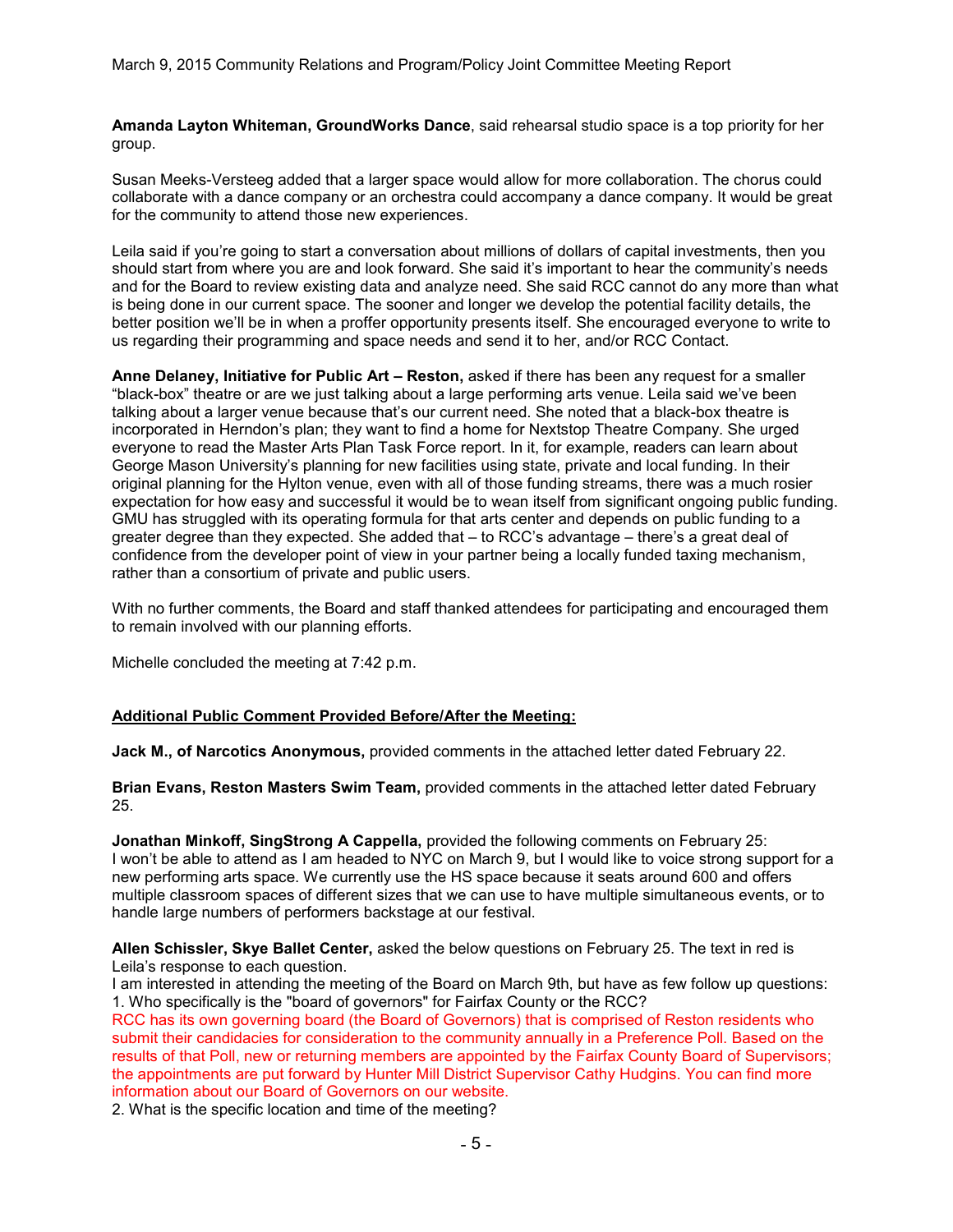That information was in the subject line of the email (so people could easily put it in their calendars.) It is at 6:30 p.m. at the RCC Hunters Woods facility.

3. Is there a specific agenda of open forum and what is the process to have the ability to speak in that forum?

There is no "open forum" at this meeting. We held an extensive "open forum" at our February 9 input meeting. That meeting was advertised electronically and in print throughout the month of January. It is an annual "open forum" held every year on the second Monday of February. At the meeting on March 9, the staff will provide the Board with its recommendations regarding our fee rental rate structure and data that supports the Board's goal of providing a new performing arts venue to the community in the context of the coming development in Reston related to the Silver Line.

4. How is information collected and disseminated to the board? In a variety of ways – at every meeting of the Board of Governors, citizens of Reston may come and make comments prior to the Board's business agenda for that monthly meeting. At the February input meeting, as noted, we solicit input broadly from the community and our program partners. In addition, there is an annual Public Hearing held in June to inform the upcoming budget submission. The Executive Director has the responsibility of providing research, executing special studies or surveys, holding meetings with constituents or affected parties and all other activities that will be needed to give the Board sufficient data and information as they desire to inform their decision-making.

5. Is the board elected or appointed? Who are the membership or directors that make such election/appointment?

See the above; this page of our website has more details: [http://www.restoncommunitycenter.com/about](http://www.restoncommunitycenter.com/about-us/board-of-governors)[us/board-of-governors.](http://www.restoncommunitycenter.com/about-us/board-of-governors)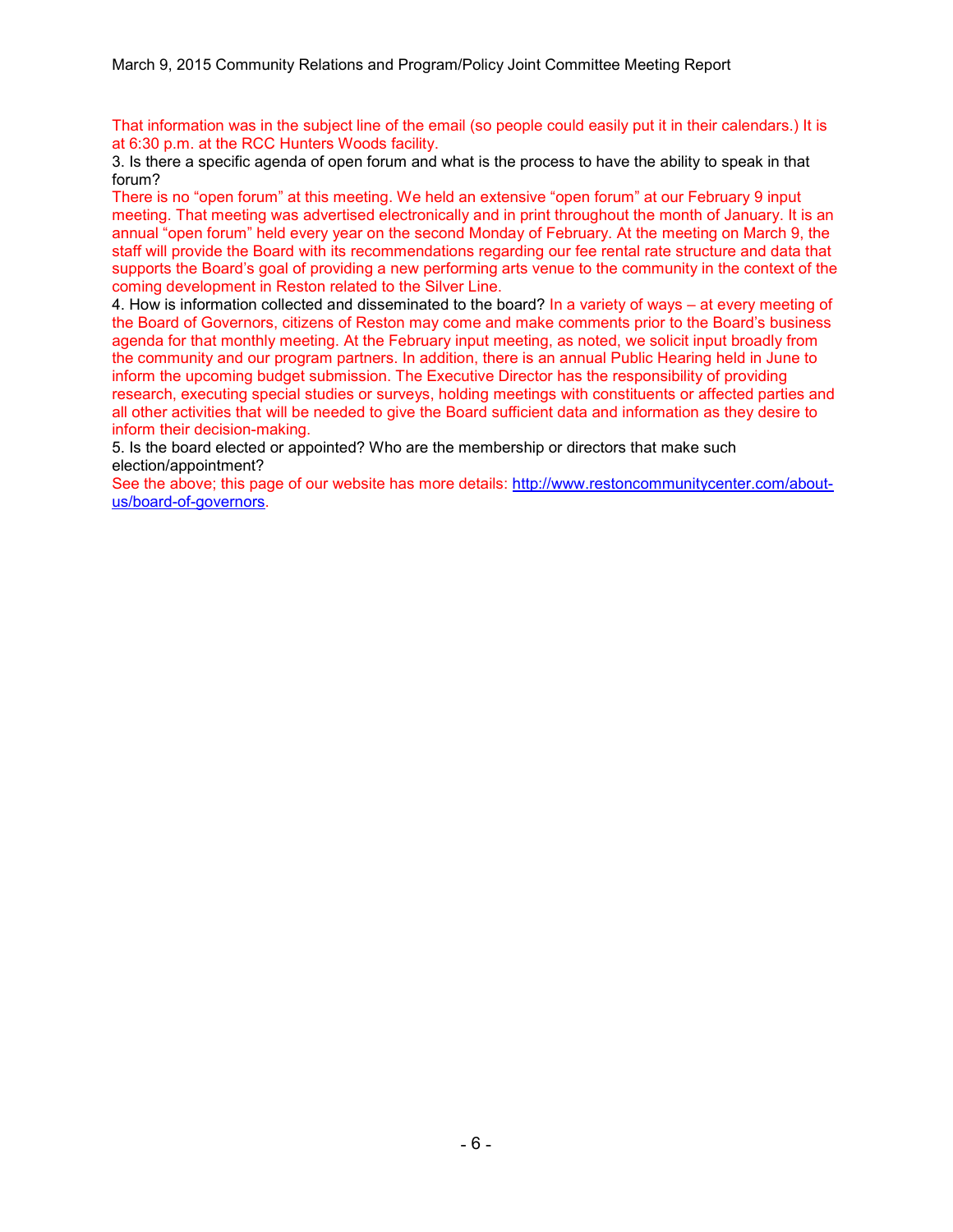

## RCC Program/Policy and Community Relations Committees Joint Meeting March 9, 2015

# STAFF REPORT

## Fee Adjustments 2015-2016

Staff has provided the proposed fee increases to our Founding Partner and non-profit rental patrons for discussion and review. The fees are recognized by both groups as being substantially below the rates charged by other Fairfax County public facilities and that the calendaring privilege enjoyed by the Founding Partner groups is a substantial privilege that supports those organizations' ability to plan appropriately for the future.

Groups requested a predictable level of increase for planning purposes as the fees are examined annually. One organization has made a request for fee waiver of some or the entire room rental fee charged as they would not be able to fund their activity at the new rate (Narcotics Anonymous). At its full Board meeting on Monday, March 2, the Board provided the staff with their consensus direction to implement the fee rates as proposed.

Drop-in and pass fees for recreational activities were also reexamined and will be increased slightly; we are still significantly below comparable pricing for the Park Authority facilities. Reston pricing is proposed below. (Non-Reston patrons pay double.)

## Aquatics Fees Beginning September 1, 2015

| Adult<br>\$5<br>\$3<br>Youth/55+<br>Adult 20-Visit<br>\$82 | <b>Adult Water Aerobics</b><br>55+ Aerobics | \$5.25<br>\$3.25                                        |              |
|------------------------------------------------------------|---------------------------------------------|---------------------------------------------------------|--------------|
| Youth/55+ 20-Visit                                         | \$50                                        | <b>Adult Aerobics 20-Visit</b><br>55+ Aerobics 20-Visit | \$90<br>\$60 |
| <b>Adult Annual Pass</b><br>Youth/55+ Annual Pass          | \$476<br>\$243                              |                                                         |              |

## Land Drop-In Fitness Pass

| 55+ 20-Visit | \$48 |
|--------------|------|
|--------------|------|

## Room Rental Fees

Per previously released schedule.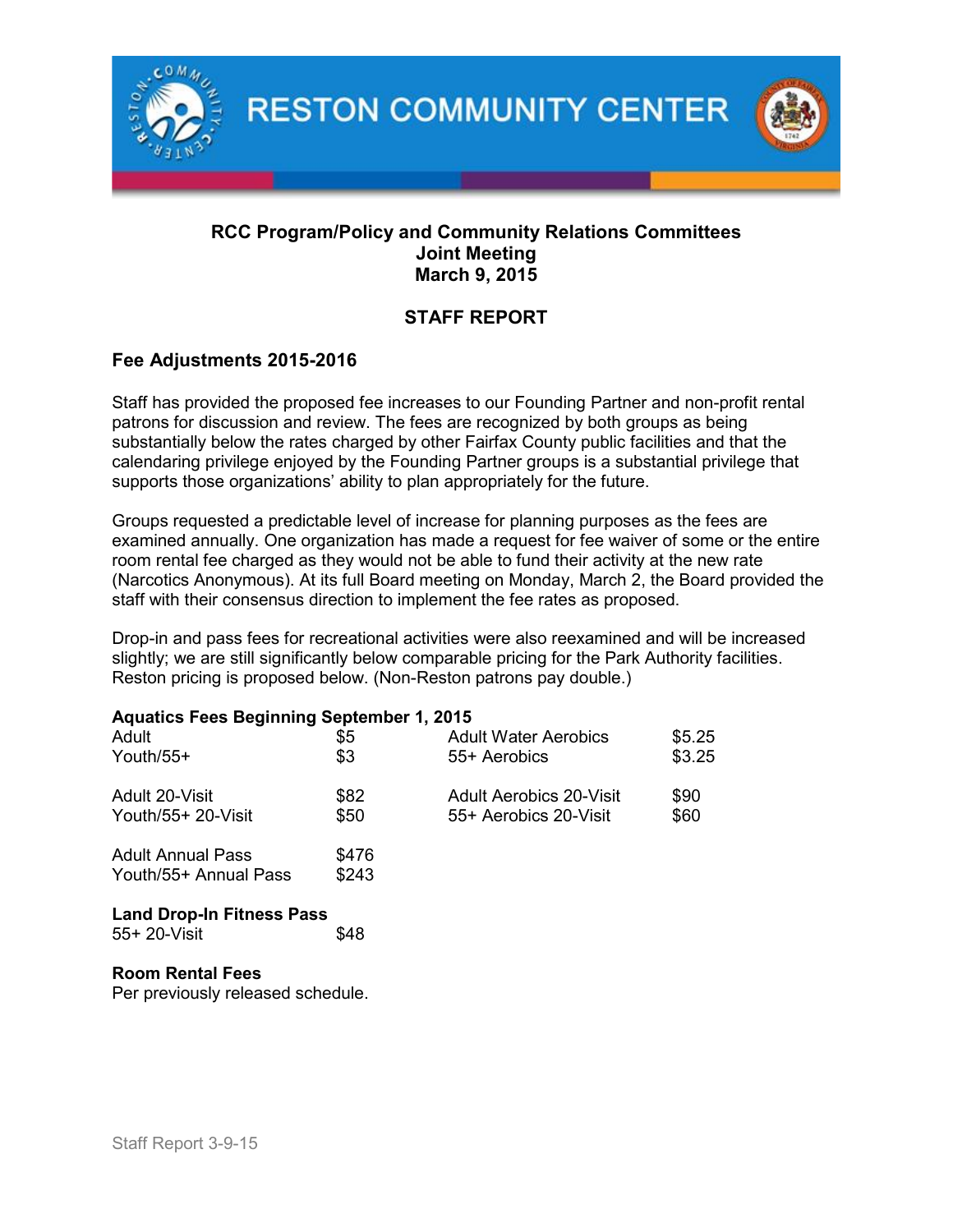## Performing Arts Venue Development

## Existing Challenges

Presently, as you can tell from the 2013/2014 data, the CenterStage theatre is used to its maximum capacity. The Community Room is now equipped to provide much more robust sound and lighting support to events hosted there, however, it is also used for many other different types of experiences. The schedule for the CenterStage and the Community Room is calendared first from a community perspective with Founding Partners slotted into their normal calendar positions in advance of planning for the Professional Touring Artist Series performances. Professional Touring Artist Series events are selected with a view to bringing arts experiences that aren't typically presented by our local arts organizations to the community. The programming serves a variety of disciplinary perspectives and seeks to offer a sample of various art forms and styles.

As the data report shows, rehearsals are also a large calendar footprint. You may note that the number of days for performances and rehearsals added together exceeds 365. I am sure that our staff feels like there are more than 365 days in a year. However, the overlap occurs when more than one of these is scheduled in a day; weekends are particularly loaded from that angle.

Some other calendar notes to bear in mind include dovetailing CenterStage and Community Room performance calendars so they don't overlap when both require box office support. We also schedule downtime for maintenance and repair. RCC closes the CenterStage and the facility calendar for about 2-3 weeks in late August/early September. The timeframe depends on what projects are scheduled. The CenterStage calendar is also typically closed between the conclusion of the final December holiday show and the first weekend after New Year's Day in January. Sometimes a maintenance project is scheduled during that time and it's also a time when few to no activity requests are made.

Even with all the activity you see in the data pages, in 2013, 18 requests for rental space from 16 different organizations or individuals were made; in 2014, there were 17 requests from 13 different organizations or individuals. These are just requests for the CenterStage. That also doesn't include requests from organizations or individuals who know we are fully booked and who have stopped asking for space.

## Review of Data

The provided data report gives a full picture of the variety and depth of performing arts activity occurring already in RCC facilities. A general survey of the field indicates that most non-profit sector operators are aiming for average capacity achievement of 60-75 percent. Sample data included consultation with Ari Roth (former Artistic Director of Theatre J in Washington DC) who targets 60 percent; from Theatre Communications Group (TCG) 2011 report: "The 179 profiled theatres filled an average of 72 percent of their seats with paying customers. Smaller theatres, especially those in Group 2, tend to play to smaller houses with a lower proportion of the house filled"; the Eisenhower Theatre (60%); and McCarter Theatre in Philadelphia (75%). RCC's and Reston's organizations' experience is in line with this range of capacity targets.

## Next Steps

As a function of the Master Arts Plan Task Force for Fairfax County, a variety of activities will be occurring to be able to deliver a facilities plan to the County that can guide new development of arts venues and public art projects. The Task Force, appointed by the Arts Council of Fairfax County, has recently submitted its 2014 Report to the County staff and Board of Supervisors. It contains the portfolio of existing facility operators and their strategic planning outlooks with respect to facilities. A pdf copy of that report is available on the Arts Council website, [www.artsfairfax.org.](http://www.artsfairfax.org/) It shows that current operators, including RCC, have plans for new or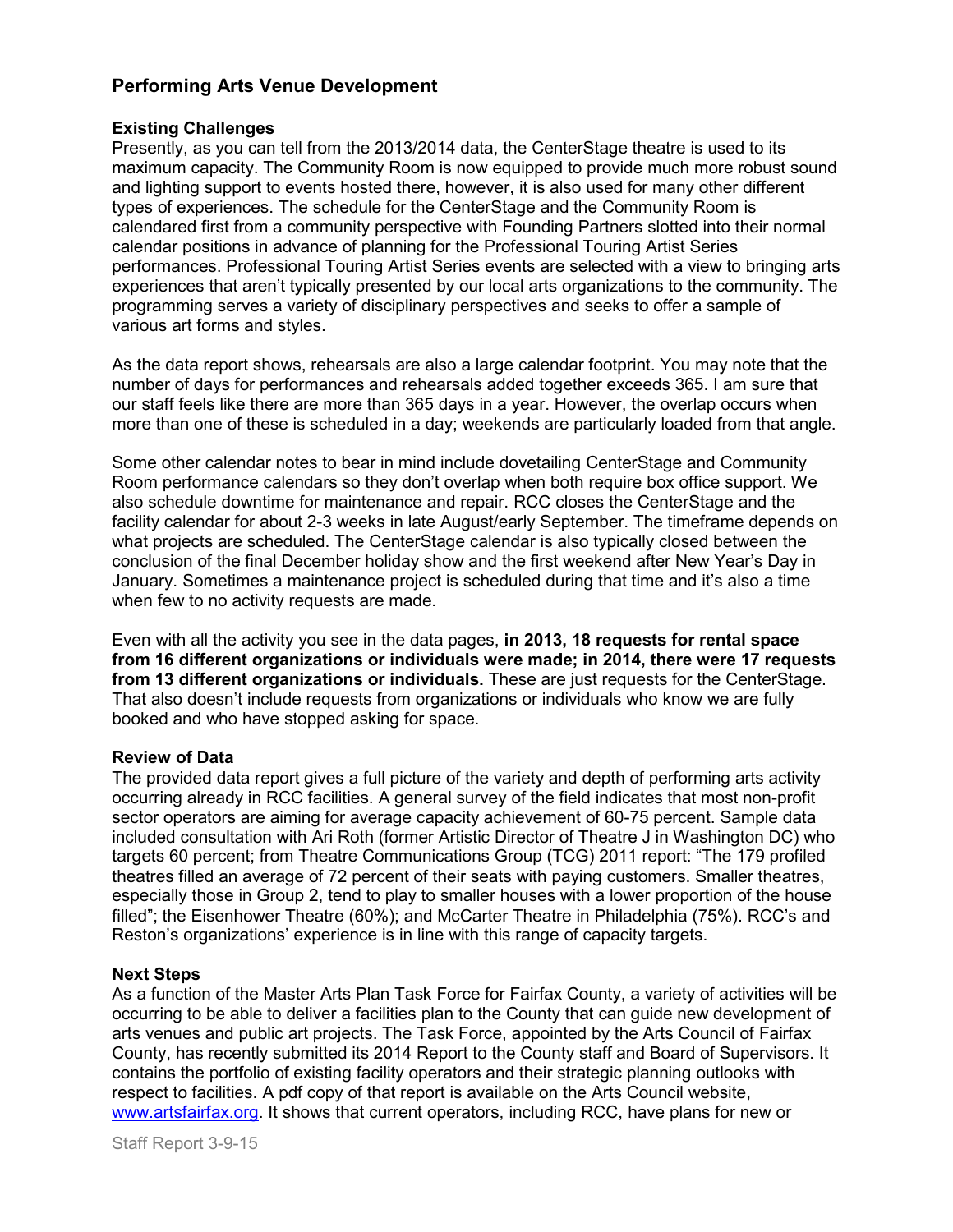renovated facilities but that these plans will require multiple funding streams and public participation.

Across the County, existing arts venues meet a variety of programming needs. The most pressing issue confronted by Reston-based and Fairfax County arts organizations is the lack of appropriate space in which to perform music and dance. Those discipline requirements are significantly different from those of theatre, small musical ensemble or small dance groups. Similarly, there are few facilities that integrate robust support classroom space with performing or exhibit space. Visual arts galleries and facilities are fewer than performing arts facilities in the County's current portfolio of venues.

The next steps for understanding the market and audience demand issues will be to conduct rigorous outside evaluation of the market demand and to obtain financial feasibility information to understand the magnitude of cost involved in development of a new facility. There is an existing proffer associated with Tysons development to do that in the context of Fairfax County as a whole. RCC may investigate a locally focused study of this nature to determine market issues and financial feasibility requirements if development in Reston supersedes the pace of development in Tysons. In Reston, there is already some developer interest in a performing arts venue to be operated by RCC. RCC would seek to develop a new venue with these criteria in mind:

- To be complementary to the CenterStage, Wolf Trap venues, and other local-serving facilities.
- To be funded from private and other resources to reduce the cost burden to Small District 5 for construction.
- To be operated in a manner consistent with RCC's MOU and existing mission as well as contributions made from other sources outside Small District 5 toward capital costs.

Establishment of a new performing arts facility has been described in the adopted Reston Master Plan as one of the 11 goals for public amenities to be pursued in the context of new development in the Dulles Corridor. It is clear from our data that a great deal of activity could be housed within a new facility and that doing so would not adversely affect the schedule of the CenterStage or other local operators. The demand associated with community and arts education levels of activity already exceed the capability of existing venues to host. With appropriate planning, community support, and funding mechanisms provided by new development, a new venue could be realized for Reston, and most importantly, could be very successful.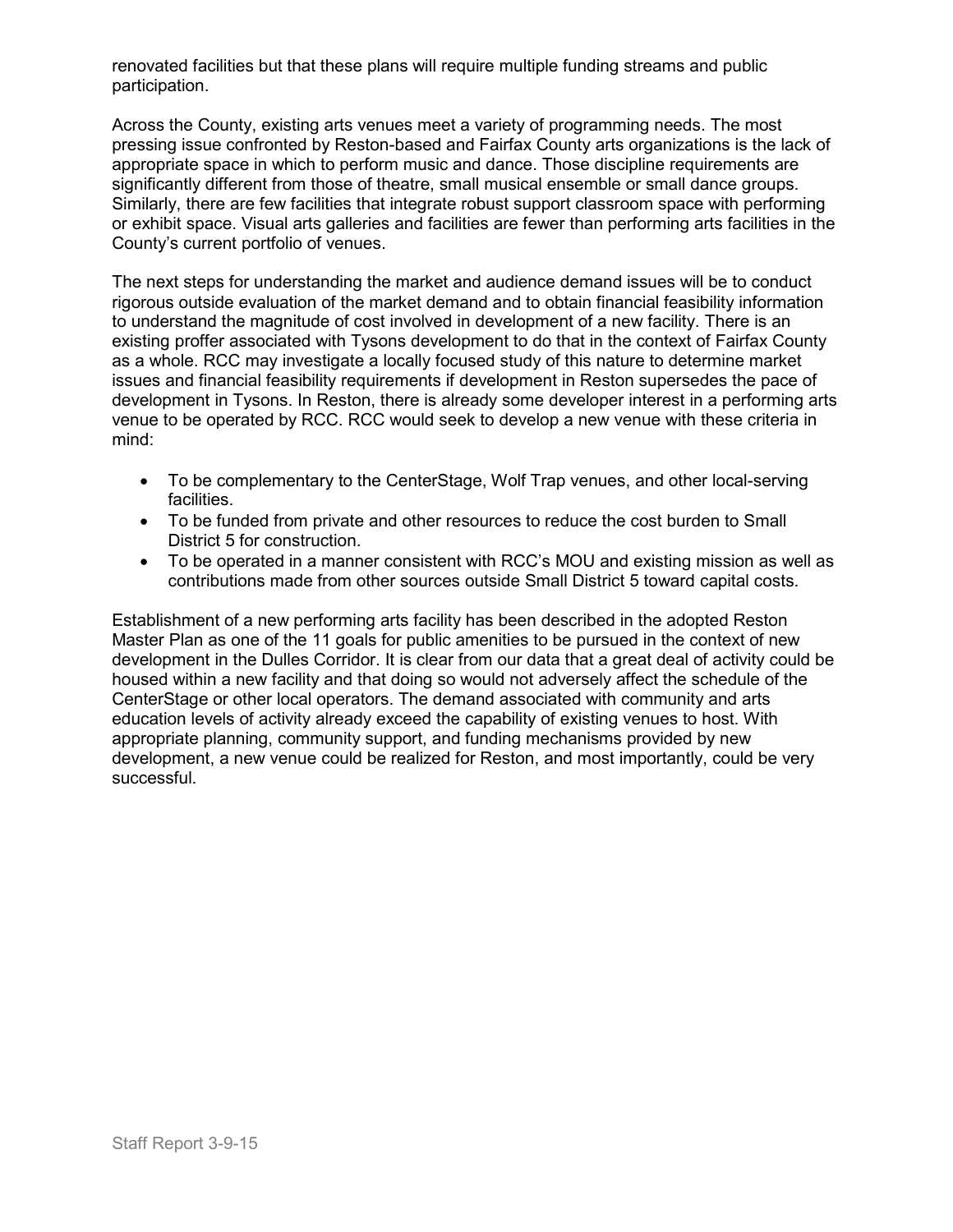Reston Community Center Performing Space Usage Executive Summary

|                     | * Hours                               | Total Attendees |     | se Capacin | Tickets Sold | Comp Tickers | <b>PROFTICARESSOR</b> | <b>IF OF DOTE</b> |     |
|---------------------|---------------------------------------|-----------------|-----|------------|--------------|--------------|-----------------------|-------------------|-----|
|                     | 2014 CenterStage All Performances     | 288.5           | 114 | 20705      | 62%          | 14748        | 1542                  | 91%               | 122 |
|                     | 2014 CenterStage PTAS Performances    | 46.5            | 20  | 3837       | 63%          | 3168         | 669                   | 83%               | 21  |
|                     | 2014 CenterStage Rental Performances  | 153             | 57  | 12662      | 69%          | 11269        | 808                   | 93%               | 63  |
|                     | 2014 CS RCC Internal Use Performances | 89              | 37  | 4206       | 46%          | 311          | 65                    | 83%               | 38  |
| <b>PERFORMANCES</b> | 2013 CenterStage All Performances     | 293             | 114 | 17823      | 60%          | 11411        | 1335                  | 64%               | 113 |
|                     | 2013 CenterStage PTAS Performances    | 41              | 20  | 3865       | 67%          | 3303         | 562                   | 85%               | 20  |
|                     | 2013 CenterStage Rental Performances  | 141.5           | 51  | 10282      | 71%          | 8108         | 773                   | 91%               | 50  |
|                     | 2013 CS RCC Internal Use Performances | 110.5           | 43  | 3676       | 38%          | $\bf{0}$     | $\bf{0}$              | 0%                | 43  |
|                     | 2014 CenterStage All Rehearsals       | 1283.5          | 253 |            |              |              |                       |                   |     |
|                     | 2014 CenterStage PTAS Rehearsals      | 229             | 31  |            |              |              |                       |                   |     |
|                     | 2014 CenterStage Rental Rehearsals    | 654.5           | 129 |            |              |              |                       |                   |     |
|                     | 2014 CS RCC Internal Use Rehearsals   | 400             | 93  |            |              |              |                       |                   |     |
| <b>REHEARSALS</b>   | 2013 CenterStage All Rehearsals       | 1267.5          | 248 |            |              |              |                       |                   |     |
|                     | 2013 CenterStage PTAS Rehearsals      | 298.5           | 44  |            |              |              |                       |                   |     |
|                     | 2013 CenterStage Rental Rehearsals    | 585.5           | 118 |            |              |              |                       |                   |     |
|                     | 2013 RCC Internal Use Rehearsals      | 383.5           | 86  |            |              |              |                       |                   |     |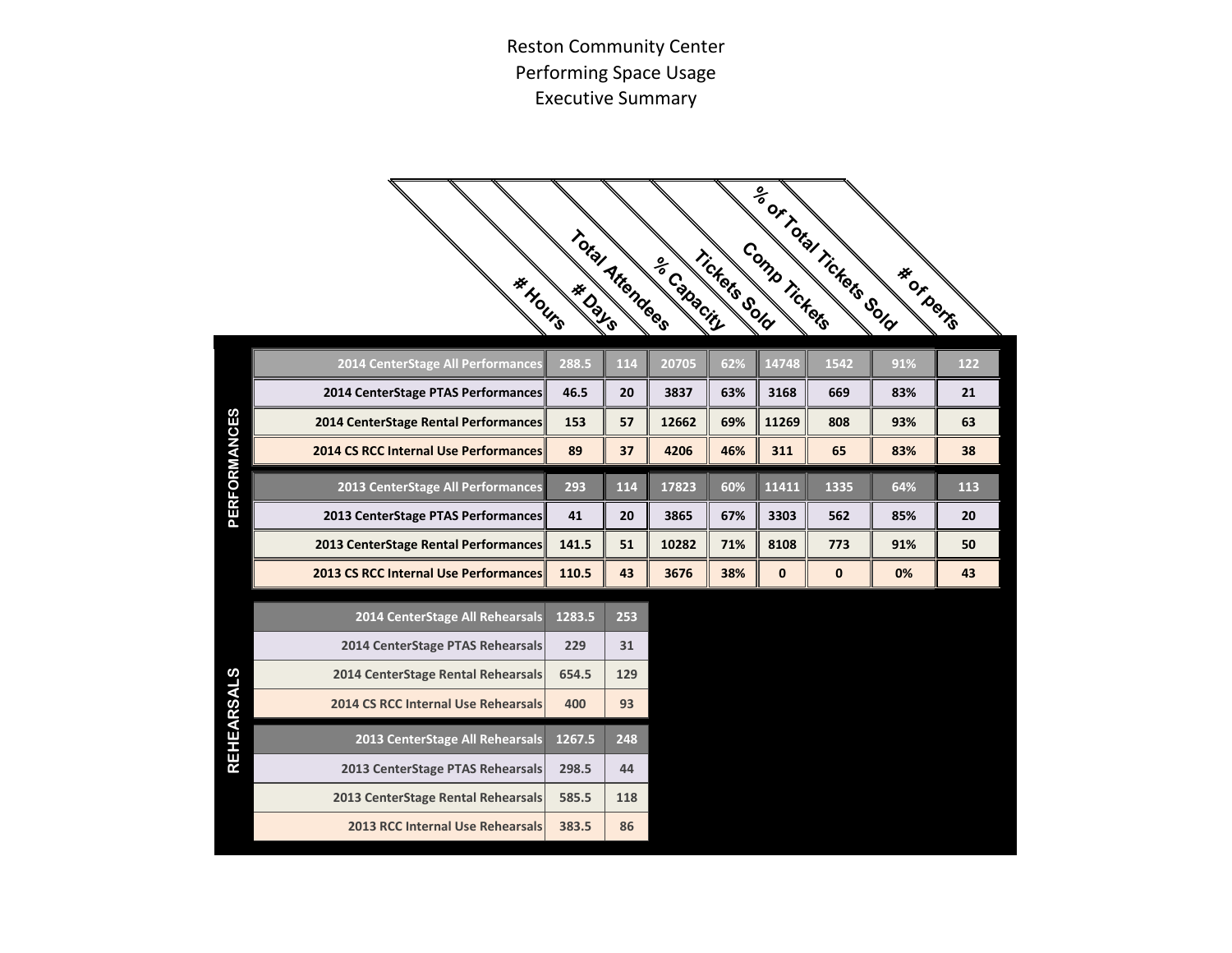Reston Community Center Performing Space Usage Executive Summary

|                   | * Hours                                                                   |                       | Total Attendees         | se Capacin  | Tickets Sold | Comp Tickers | Se or Total Tickets Sold    | * OF DOTE                                   |                |
|-------------------|---------------------------------------------------------------------------|-----------------------|-------------------------|-------------|--------------|--------------|-----------------------------|---------------------------------------------|----------------|
|                   | 2014 Community Room All Performances                                      | 74                    | 19                      | 2573        | 84%          | 661          | 24                          | 96%                                         | 21             |
|                   | 2014 Community Room PTAS Performances                                     | 0                     | $\mathbf 0$             | $\mathbf 0$ | 0%           | $\mathbf{0}$ | $\mathbf{0}$                | 0%                                          | $\mathbf{0}$   |
|                   | 2014 Community Room Rental Performances                                   | 68                    | 17                      | 2206        | 82%          | 550          | 13                          | 98%                                         | 19             |
|                   | 2014 CR RCC Internal Use Performances                                     | 6                     | $\overline{2}$          | 367         | 98%          | 111          | 11                          | 91%                                         | $\overline{2}$ |
| PERFORMANCES      | <b>2013 Community Room Performances</b>                                   | 107.5                 | 29                      | 3858        | 84%          | 1052         | 90                          | 92%                                         | 31             |
|                   | 2013 Community Room PTAS Performances                                     | 3                     | $\mathbf{1}$            | 240         | 100%         | 198          | 42                          | 83%                                         | $\mathbf{1}$   |
|                   | 2013 Community Room Rental Performances                                   | 96.5                  | 25                      | 3202        | 85%          | 854          | 48                          | 95%                                         | 27             |
|                   | 2013 CR RCC Internal Use Performances                                     | 8                     | $\overline{\mathbf{3}}$ | 416         | 69%          | <b>NA</b>    | <b>NA</b>                   | <b>NA</b>                                   | 3              |
|                   | 2014 Community Room All Rehearsals<br>2014 Community Room PTAS Rehearsals | 279.5<br>$\mathbf{0}$ | 71<br>$\mathbf{0}$      |             |              |              | is based on patron request. | <b>NOTE- Capacity in the Community Room</b> |                |
|                   | 2014 Community Room Rental Rehearsals                                     | 111.5                 | 42                      |             |              |              |                             |                                             |                |
| <b>REHEARSALS</b> | 2014 CR RCC Internal Use Rehearsals                                       | 168                   | 29                      |             |              |              |                             |                                             |                |
|                   | 2013 Community Room Rehearsals                                            | 325.5                 | 78                      |             |              |              |                             |                                             |                |
|                   | 2013 Community Room PTAS Rehearsals                                       | 17.5                  | $\overline{2}$          |             |              |              |                             |                                             |                |
|                   | 2013 Community Room Rental Rehearsals                                     | 138                   | 47                      |             |              |              |                             |                                             |                |
|                   | 2013 CR RCC Internal Use Rehearsals                                       | 170                   | 29                      |             |              |              |                             |                                             |                |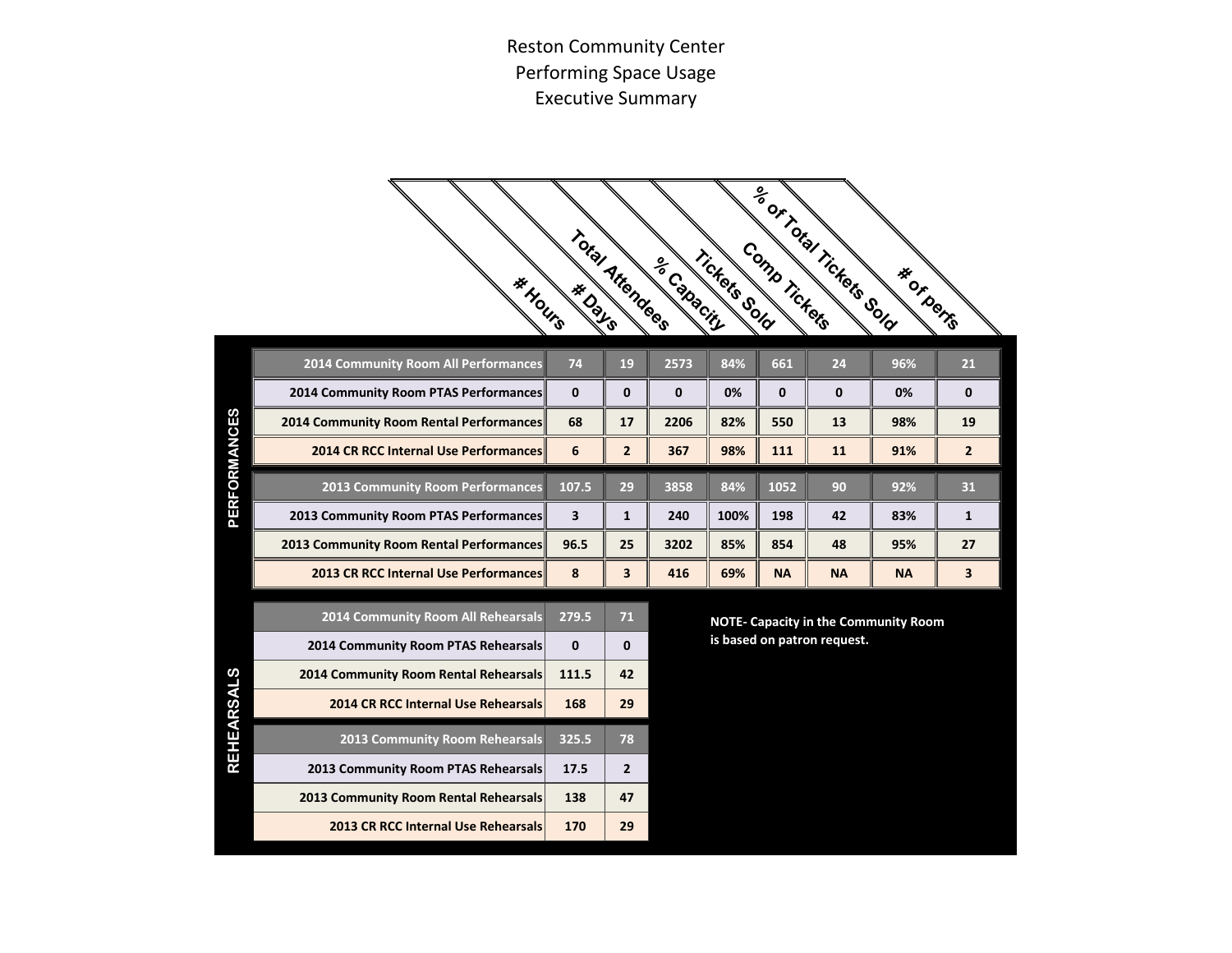## Reston Community Center Performing Space Usage 2014 CenterStage Performances

| Date                | Group                                      | Title                                                             | # Hours        | # Days         | <b>Total</b><br><b>Attendees</b> | %<br>Capacity | <b>Tickets</b><br>Sold | Comp<br><b>Tickets</b> | % of Total<br><b>Tickets Sold</b> | # of perfs      | Capacity<br>(per perf) | <b>Notes</b>                               |
|---------------------|--------------------------------------------|-------------------------------------------------------------------|----------------|----------------|----------------------------------|---------------|------------------------|------------------------|-----------------------------------|-----------------|------------------------|--------------------------------------------|
|                     | 6/20/2014 Chamasyan Sisters                | Chamasyan Sisters Got Rhythm!                                     | $\overline{2}$ | -1             | 122                              | 42%           | 103                    | 19                     | 84%                               | $\overline{1}$  | 290                    |                                            |
|                     | 2/21/2014 Classical Ballet Theatre         | An Evening with CBT-NOVA                                          | $\overline{2}$ | $\overline{1}$ | 173                              | 60%           | 157                    | 16                     | 91%                               | $\mathbf{1}$    | 290                    |                                            |
|                     | 12/10/2014 Conservatory Ballet             | Nutcracker                                                        | 22             | 5              | 1882                             | 81%           | 1738                   | 144                    | 92%                               | 8               | 290                    | 8 performances over 5 days                 |
|                     | 5/17/2014 Fairfax Louden Music Fellowship  | <b>Spring Recital</b>                                             | $\mathbf{3}$   | $\mathbf{1}$   | 163                              | 56%           | <b>NA</b>              | <b>NA</b>              | <b>NA</b>                         |                 | 290                    |                                            |
|                     | 10/19/2014 Fairfax Louden Music Fellowship | <b>Fall Recital</b>                                               | 2              | $\overline{1}$ | 103                              | 36%           | <b>NA</b>              | <b>NA</b>              | <b>NA</b>                         | $\mathbf{1}$    | 290                    |                                            |
|                     | 6/13/2014 Groundworks Dance Ensemble       | Last Light                                                        | $\overline{4}$ | $\overline{2}$ | 162                              | 28%           | 134                    | 28                     | 83%                               | 2               | 290                    | 2 performances over 2 days                 |
|                     | 3/27/2014 OLLI/Meet the Artists            | <b>Spring Series</b>                                              | 12             | 6              | 464                              | 27%           | <b>NA</b>              | <b>NA</b>              | <b>NA</b>                         | 6               | 290                    | 6 performances over 6 weeks                |
|                     | 9/25/2014 OLLI/Meet the Artists            | <b>Fall Series</b>                                                | 12             | 6              | 573                              | 33%           | <b>NA</b>              | <b>NA</b>              | <b>NA</b>                         | $6\overline{6}$ | 290                    | 6 performances over 6 weeks                |
| 5/23/2014 Ravel     |                                            | Swan Lake                                                         | 5              | $\overline{2}$ | 467                              | 81%           | 447                    | 20                     | 96%                               | $\overline{2}$  | 290                    | 2 performances over 2 days                 |
|                     | 3/25/2014 RCC 55+ Department               | Monday Movie-Winter/Spring Series                                 | 12             | $\overline{4}$ | 179                              | 90%           | <b>NA</b>              | <b>NA</b>              | <b>NA</b>                         | $\overline{4}$  | 50                     | 4 performances, once a month over 4 months |
|                     | 9/29/2014 RCC 55+ Department               | <b>Monday Movie-Fall Series</b>                                   | 12             | $\overline{4}$ | 167                              | 84%           | <b>NA</b>              | <b>NA</b>              | <b>NA</b>                         | $\overline{4}$  | 50                     | 4 performances over 4 months               |
|                     | 5/16/2014 RCC Arts Education Department    | <b>Very Special Arts Festival</b>                                 | $\overline{2}$ | $\overline{1}$ | 245                              | 84%           | <b>NA</b>              | <b>NA</b>              | <b>NA</b>                         | $\overline{1}$  | 290                    |                                            |
|                     | 1/20/2014 RCC Community Events             | <b>RCC MLK Community Sing</b>                                     | $\mathbf{1}$   | 0.5            | 192                              | 66%           | 165                    | 27                     | 86%                               | $\mathbf{1}$    | 290                    | <b>Community Event</b>                     |
|                     | 1/20/2014 RCC Community Events             | <b>RCC MLK Keynote Address</b>                                    | $\mathbf{1}$   | 0.5            | 184                              | 63%           | 146                    | 38                     | 79%                               | $\mathbf{1}$    | 290                    | <b>Community Event</b>                     |
|                     | 1/19/2014 RCC PTAS                         | Sweet Honey in the Rock                                           | 2              | $\overline{1}$ | 290                              | 100%          | 258                    | 32                     | 89%                               | $\mathbf{1}$    | 290                    |                                            |
|                     | 3/9/2014 RCC PTAS                          | Rennie Harris' RHAW*                                              | $\overline{2}$ | $\overline{1}$ | 157                              | 54%           | 108                    | 49                     | 69%                               | $\mathbf{1}$    | 290                    |                                            |
|                     | 3/12/2014 RCC PTAS                         | Lunasa                                                            | $\overline{2}$ | $\overline{1}$ | 279                              | 96%           | 259                    | 20                     | 93%                               | $\overline{1}$  | 290                    |                                            |
|                     | 4/6/2014 RCC PTAS                          | Mr. Vaudeville & Friends w/ Mark Brutsché                         | $\overline{2}$ | $\overline{1}$ | 206                              | 71%           | 145                    | 61                     | 70%                               | $\overline{1}$  | 290                    |                                            |
|                     | 4/27/2014 RCC PTAS                         | Trout Fishing in America                                          | $\overline{2}$ | $\overline{1}$ | 167                              | 58%           | 149                    | 18                     | 89%                               | $\mathbf{1}$    | 290                    |                                            |
|                     | 5/28/2014 RCC PTAS                         | Modern Moves w/ The PlayGround, Dakshina and Rebollar Dance       | $\overline{2}$ | $\overline{1}$ | 154                              | 53%           | 116                    | 38                     | 75%                               | $\mathbf{1}$    | 290                    |                                            |
|                     | 5/31/2014 RCC PTAS                         | Raul Midòn                                                        | 2.5            | $\overline{1}$ | 194                              | 67%           | 160                    | 34                     | 82%                               | $\mathbf{1}$    | 290                    |                                            |
|                     | 6/8/2014 RCC PTAS                          | SpeakeasyDC Born This Way: Stories about Queer Culture in America | $\overline{2}$ | $\overline{1}$ | 62                               | 21%           | 41                     | 21                     | 66%                               | $\overline{1}$  | 290                    |                                            |
|                     | 9/12/2014 RCC PTAS                         | RSC: Complete History of Comedy (abridged)                        | 2.5            | $\overline{1}$ | 282                              | 97%           | 250                    | 32                     | 89%                               | $\mathbf{1}$    | 290                    |                                            |
|                     | 9/13/2014 RCC PTAS                         | RSC: Complete Works of William Shakespeare (abridged) [revised]   | 2.5            |                | 290                              | 100%          | 269                    | 21                     | 93%                               | $\overline{1}$  | 290                    |                                            |
|                     | 9/14/2014 RCC PTAS                         | RSC: Complete History of America (abridged)                       | 2.5            | $\overline{1}$ | 263                              | 91%           | 243                    | 20                     | 92%                               | $\mathbf{1}$    | 290                    |                                            |
|                     | 9/17/2014 RCC PTAS                         | RSC: Selected Readings from the Lost Works (abridged)             | 2.5            | $\overline{1}$ | 78                               | 27%           | 46                     | 32                     | 59%                               | $\mathbf{1}$    | 290                    |                                            |
|                     | 9/18/2014 RCC PTAS                         | RSC: Complete World of Sports (abridged)                          | 2.5            | $\overline{1}$ | 83                               | 29%           | 48                     | 35                     | 58%                               | $\mathbf{1}$    | 290                    |                                            |
|                     | 9/19/2014 RCC PTAS                         | RSC: Bible: Complete Word of God (abridged)                       | 2.5            | $\overline{1}$ | 198                              | 68%           | 163                    | 35                     | 82%                               | $\overline{1}$  | 290                    |                                            |
|                     |                                            |                                                                   |                |                | 176                              |               | 146                    |                        |                                   | $\overline{1}$  |                        |                                            |
|                     | 9/20/2014 RCC PTAS                         | RSC: All the Great Books (abridged)                               | 2.5            |                |                                  | 61%           |                        | 30                     | 83%                               |                 | 290                    |                                            |
|                     | 9/21/2014 RCC PTAS                         | RSC: Completely Hollywood (abridged)                              | 2.5            |                | 209                              | 72%           | 156                    | 53                     | 75%                               |                 | 290                    |                                            |
|                     | 11/12/2014 RCC PTAS                        | Richard Blanco, Poet                                              | $\overline{2}$ | $\overline{1}$ | 124                              | 43%           | 95<br>206              | 29                     | 77%                               | $\mathbf{1}$    | 290                    |                                            |
| 11/15/2014 RCC PTAS |                                            | Dakha Brakha                                                      | $\overline{2}$ | $\overline{1}$ | 232                              | 80%           |                        | 26                     | 89%                               | $\overline{1}$  | 290                    |                                            |
| 11/22/2014 RCC PTAS |                                            | <b>Cashore Marionettes Simple Gifts</b>                           | $\overline{2}$ | 0.5            | 153                              | 53%           | 123                    | 30                     | 80%                               | $\mathbf{1}$    | 290                    |                                            |
|                     | 11/22/2014 RCC PTAS                        | Cashore Marionettes Life in Motion                                | $\overline{2}$ | 0.5            | 133                              | 46%           | 102                    | 31                     | 77%                               | $\mathbf{1}$    | 290                    |                                            |
|                     | 12/5/2014 RCC PTAS                         | New York Festival of Song Harlem Renaissance                      | $\overline{2}$ | $\overline{1}$ | 107                              | 37%           | 85                     | 22                     | 79%                               | $\mathbf{1}$    | 290                    |                                            |
|                     | 4/5/2014 RCC Special Event                 | Reston Anniversary Celebration (CS Only)                          | $\overline{2}$ |                | 290                              | 100%          | <b>NA</b>              | <b>NA</b>              | <b>NA</b>                         |                 | 290                    | All patrons came by invitation only        |
|                     | 10/20/2014 RCC Special Event               | Ralph Cosham Memorial                                             | $\overline{2}$ |                | 220                              | 76%           | <b>NA</b>              | <b>NA</b>              | <b>NA</b>                         | $\overline{1}$  | 290                    |                                            |
|                     | 5/18/2014 Reston Community Orchestra       | Series Concert 4                                                  | $\overline{2}$ | $\overline{1}$ | 181                              | 62%           | <b>NA</b>              | <b>NA</b>              | <b>NA</b>                         | $\overline{1}$  | 290                    |                                            |
|                     | 1/17/2014 Reston Community Players         | Les Miserables                                                    | 51             | 14             | 4629                             | 94%           | 4402                   | 227                    | 95%                               | 17              | 290                    | 17 performances over 14 days, 5 weeks      |
|                     | 3/7/2014 Reston Community Players          | Xanadu                                                            | 20             | 10             | 1826                             | 63%           | 1682                   | 144                    | 92%                               | 10              | 290                    | 10 performances over 10 days, 4 weeks      |
|                     | 4/25/2014 Reston Community Players         | Chapter 2                                                         | 14             | $\overline{7}$ | 1257                             | 62%           | 1163                   | 94                     | 93%                               | $\overline{7}$  | 290                    | 7 performances over 7 days, 3 weeks        |
|                     | 10/17/2014 Reston Community Players        | You're a Good Man Charlie Brown                                   | 20             | 10             | 1559                             | 54%           | 1443                   | 116                    | 93%                               | 10              | 290                    | 10 performances over 10 days, 4 weeks      |
|                     | 2/11/2014 Reston Lions Club                | <b>Bland Music Competition</b>                                    | 3              | $\overline{1}$ | 78                               | 27%           | <b>NA</b>              | <b>NA</b>              | <b>NA</b>                         | $\overline{1}$  | 290                    | primarily attended by competitor families  |
|                     | 3/19/2014 Reston Lions Club                | <b>Bland Music Competition (Regionals)</b>                        | 3              | $\overline{1}$ | 60                               | 21%           | <b>NA</b>              | <b>NA</b>              | <b>NA</b>                         | $\overline{1}$  | 290                    | primarily attended by competitor families  |
|                     | 3/25/2014 Tuesday Night Movies             | <b>Spring Series</b>                                              | 12             | $\overline{4}$ | 125                              | 11%           | <b>NA</b>              | <b>NA</b>              | <b>NA</b>                         | $\overline{4}$  | 290                    | 4 performances over 4 days                 |
| 10/21/2014          | <b>Tuesday Night Movies</b>                | <b>Fall Series</b>                                                | 9              | $\mathbf{3}$   | 168                              | 19%           | <b>NA</b>              | <b>NA</b>              | <b>NA</b>                         | $\mathbf{3}$    | 290                    | 3 performances over 3 days                 |
|                     | 3/15/2014 Young Actors Theatre             | Winter 2014 Production                                            | $\overline{2}$ | $\overline{1}$ | 229                              | 79%           | <b>NA</b>              | <b>NA</b>              | <b>NA</b>                         | $\mathbf{1}$    | 290                    |                                            |
|                     | 6/7/2014 Young Actors Theatre              | Spring 2014 Production                                            | 2              | $\overline{1}$ | 205                              | 71%           | <b>NA</b>              | <b>NA</b>              | <b>NA</b>                         | $\mathbf{1}$    | 290                    |                                            |
|                     | 8/6/2014 Young Actors Theatre              | Summer 2014 Productions                                           | 6              | $\overline{3}$ | 728                              | 84%           | <b>NA</b>              | <b>NA</b>              | <b>NA</b>                         | 3               | 290                    | 3 performances over 3 days                 |
|                     | 11/8/2014 Young Actors Theatre             | Fall 2014 Production                                              | $\overline{2}$ |                | 237                              | 82%           | <b>NA</b>              | <b>NA</b>              | <b>NA</b>                         | $\overline{1}$  | 290                    |                                            |

| 2014 CenterStage All Performanci<br>cesII    | 288.5 | 114 | 20705 | 62% | 14748 | 1542 | 91% |    |       |
|----------------------------------------------|-------|-----|-------|-----|-------|------|-----|----|-------|
| 2014 CenterStage PTAS Performances           | 46.5  | 20  | 3837  | 63% | 3168  | 669  | 83% | 21 | 6090  |
| 2014 CenterStage Rental Performances         |       | 57  | 12662 | 69% | 11269 | 808  | 93% | 63 | 18270 |
| <b>2014 CS RCC Internal Use Performances</b> |       | 37  | 4206  | 46% | 311   | 65   | 83% | 38 | 9100  |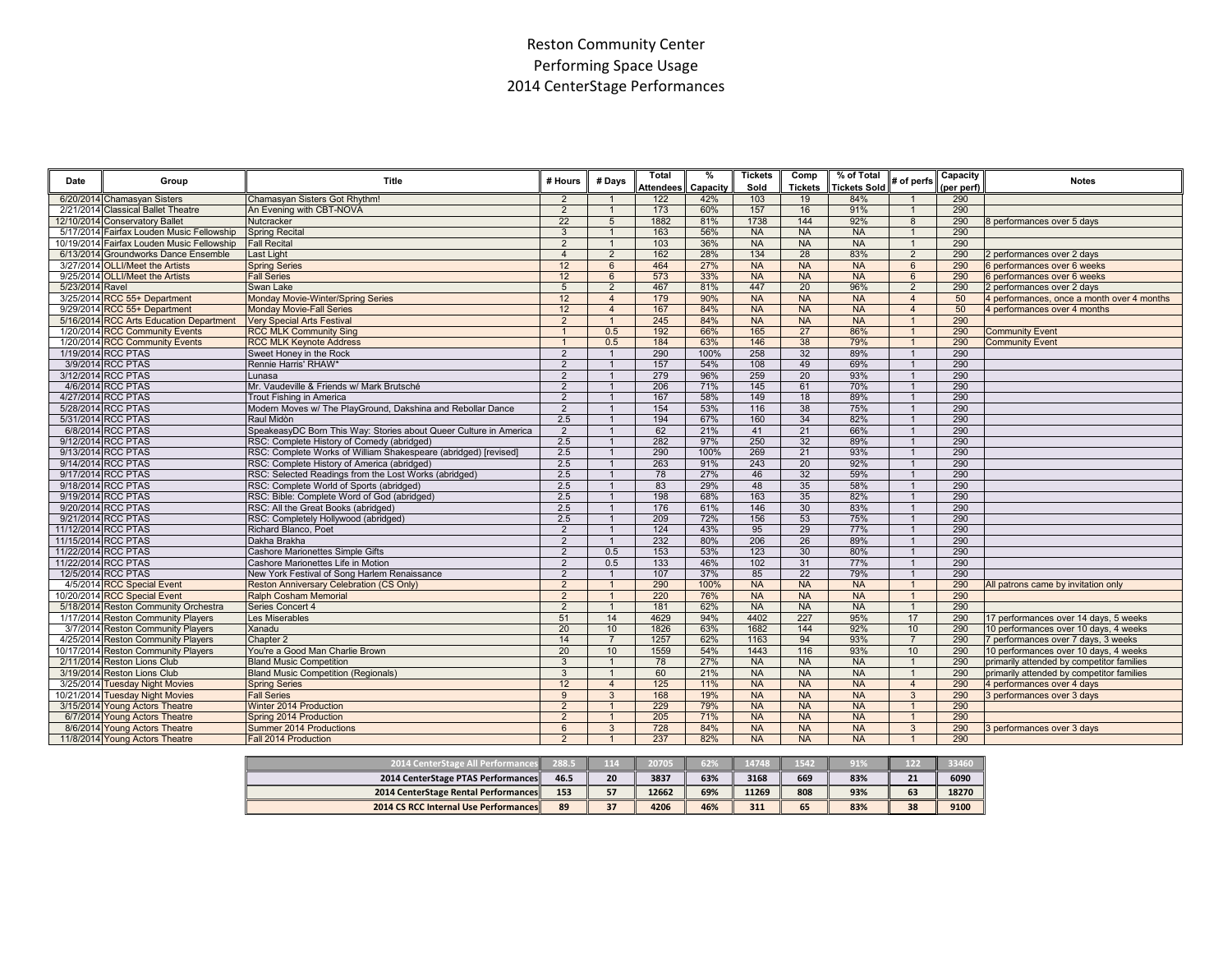## Reston Community Center Performing Space Usage 2014 CenterStage Rehearsals

| <b>Date</b>     | Group                                       | <b>Title</b>                                            | # Hours          | # Days          |
|-----------------|---------------------------------------------|---------------------------------------------------------|------------------|-----------------|
|                 | 6/20/2014 Chamasyan Sisters                 | Chamasyan Sisters Got Rhythm! Rehearsal                 | 3.5              |                 |
|                 | 2/21/2014 Classical Ballet Theatre          | An Evening with CBT-NOVA Rehearsal                      | 22.5             | $\overline{4}$  |
|                 | 12/14/2014 Conservatory Ballet              | Nutcracker Rehearsal                                    | 47.5             | $\overline{9}$  |
|                 | 5/17/2014 Fairfax-Loudoun Music Fellowship  | <b>Spring Recital Rehearsal</b>                         | 4.5              | 1               |
|                 | 10/19/2014 Fairfax-Loudoun Music Fellowship | <b>Fall Recital Rehearsal</b>                           | 3.5              |                 |
|                 | 6/14/2014 Groundworks Dance Ensemble        | <b>Last Light Rehearsals</b>                            | 29.5             | 6               |
|                 | 5/1/2014 OLLI/Meet the Artists              | <b>Spring Series Rehearsals</b>                         | 15               | $\overline{6}$  |
|                 | 10/30/2014 OLLI/Meet the Artists            | <b>Fall Series Rehearsals</b>                           | 15               | $6\phantom{1}$  |
| 5/24/2014 Ravel |                                             | Swan Lake Rehearsals                                    | 28.5             | $\,6$           |
|                 | 5/16/2014 RCC Arts Education                | <b>Very Special Arts Festival Setup</b>                 | $\overline{8}$   | $\overline{2}$  |
|                 | 1/20/2014 RCC Community Events              | <b>RCC MLK Community Sing Rehearsal</b>                 | $\overline{3}$   | 0.5             |
|                 | 1/20/2014 RCC Community Events              | <b>RCC MLK Keynote Address Rehearsal</b>                | $\overline{3}$   | 0.5             |
|                 | 5/5/2014 RCC Community Events               | <b>Multicultural Festival Auditions</b>                 | $\overline{3}$   | 1               |
|                 | 1/19/2014 RCC PTAS                          | Sweet Honey in the Rock Rehearsals                      | $\overline{4}$   | 1               |
|                 | 3/9/2014 RCC PTAS                           | Rennie Harris' RHAW* Rehearsals                         | 16               | $\mathbf{1}$    |
|                 | 3/12/2014 RCC PTAS                          | Lunasa Rehearsals                                       | $\overline{7}$   | $\mathbf{1}$    |
|                 | 4/6/2014 RCC PTAS                           | Mr. Vaudeville & Friends w/ Mark Brutsché Rehearsals    | 32               | 6               |
|                 | 4/27/2014 RCC PTAS                          | Trout Fishing in America Rehearsals                     | 5.5              | $\mathbf{1}$    |
|                 | 5/28/2014 RCC PTAS                          | <b>Modern Moves Rehearsals</b>                          | 15.5             | $\overline{2}$  |
|                 | 5/31/2014 RCC PTAS                          | Raul Midòn Rehearsals                                   | 6                | $\mathbf{1}$    |
|                 | 6/8/2014 RCC PTAS                           | SpeakeasyDC Born This Way Rehearsals                    | 6.5              | $\mathbf{1}$    |
|                 | 9/21/2014 RCC PTAS                          | RSC: Extravaganza Rehearsals                            | 107              | 12              |
|                 | 11/12/2014 RCC PTAS                         | Richard Blanco, Poet Rehearsals                         | 3.5              | $\mathbf{1}$    |
|                 | 11/15/2014 RCC PTAS                         | Dakha Brakha Rehearsals                                 | 8                | $\mathbf{1}$    |
|                 | 11/22/2014 RCC PTAS                         | Cashore Marionettes Simple Gifts Rehearsals             | 3.5              | 0.5             |
|                 | 11/22/2014 RCC PTAS                         | Cashore Marionettes Life in Motion Rehearsals           | 3.5              | 0.5             |
|                 | 12/5/2014 RCC PTAS                          | New York Festival of Song Harlem Renaissance Rehearsals | 11               | $\overline{2}$  |
|                 | 4/5/2014 RCC Special Event                  | <b>Reston Anniversary Celebration Rehearsal</b>         | 15               | $\overline{2}$  |
|                 | 10/20/2014 RCC Special Event                | <b>Ralph Cosham Memorial</b>                            | $\overline{4}$   | $\mathbf 1$     |
|                 | 5/18/2014 Reston Community Orchestra        | Series Concert 4 Rehearsal                              | 10.5             | $\overline{2}$  |
|                 | 2/16/2014 Reston Community Players          | Les Mis Rehearsals                                      | 170              | 30              |
|                 | 3/29/2014 Reston Community Players          | <b>Xanadu Rehearsals</b>                                | 114              | $\overline{23}$ |
|                 | 5/10/2014 Reston Community Players          | <b>Chapter 2 Rehearsals</b>                             | 101              | $\overline{20}$ |
|                 | 11/9/2014 Reston Community Players          | You're a Good Man Charlie Brown Rehearsals              | 112.5            | $\overline{24}$ |
|                 | 2/11/2014 Reston Lions Club                 | <b>Bland Music Competition Rehearsal</b>                | $\overline{3.5}$ |                 |
|                 | 3/19/2014 Reston Lions Club                 | <b>Bland Music Competition (Regionals) Rehearsal</b>    | 3.5              | $\mathbf{1}$    |
|                 | 3/15/2014 Young Actors Theatre              | Winter 2014 Class                                       | 50.5             | 13              |
|                 | 3/24/2014 Young Actors Theatre              | <b>Advanced YAT 2014</b>                                | 14               | $\overline{7}$  |
|                 | 6/7/2014 Young Actors Theatre               | Spring 2014 Class                                       | 56               | 15              |
|                 | 7/7/2014 Young Actors Theatre               | Summer 2014 Camps                                       | 159              | $\overline{25}$ |
|                 | 11/8/2014 Young Actors Theatre              | Fall 2014 Class                                         | 54.5             | 14              |

I

| 2014 CenterStage All Rehearsals            | 1283.5 | 253 |
|--------------------------------------------|--------|-----|
| 2014 CenterStage PTAS Rehearsals           | 229    | 31  |
| 2014 CenterStage Rental Rehearsals         | 654.5  | 129 |
| <b>2014 CS RCC Internal Use Rehearsals</b> | 400    | 93  |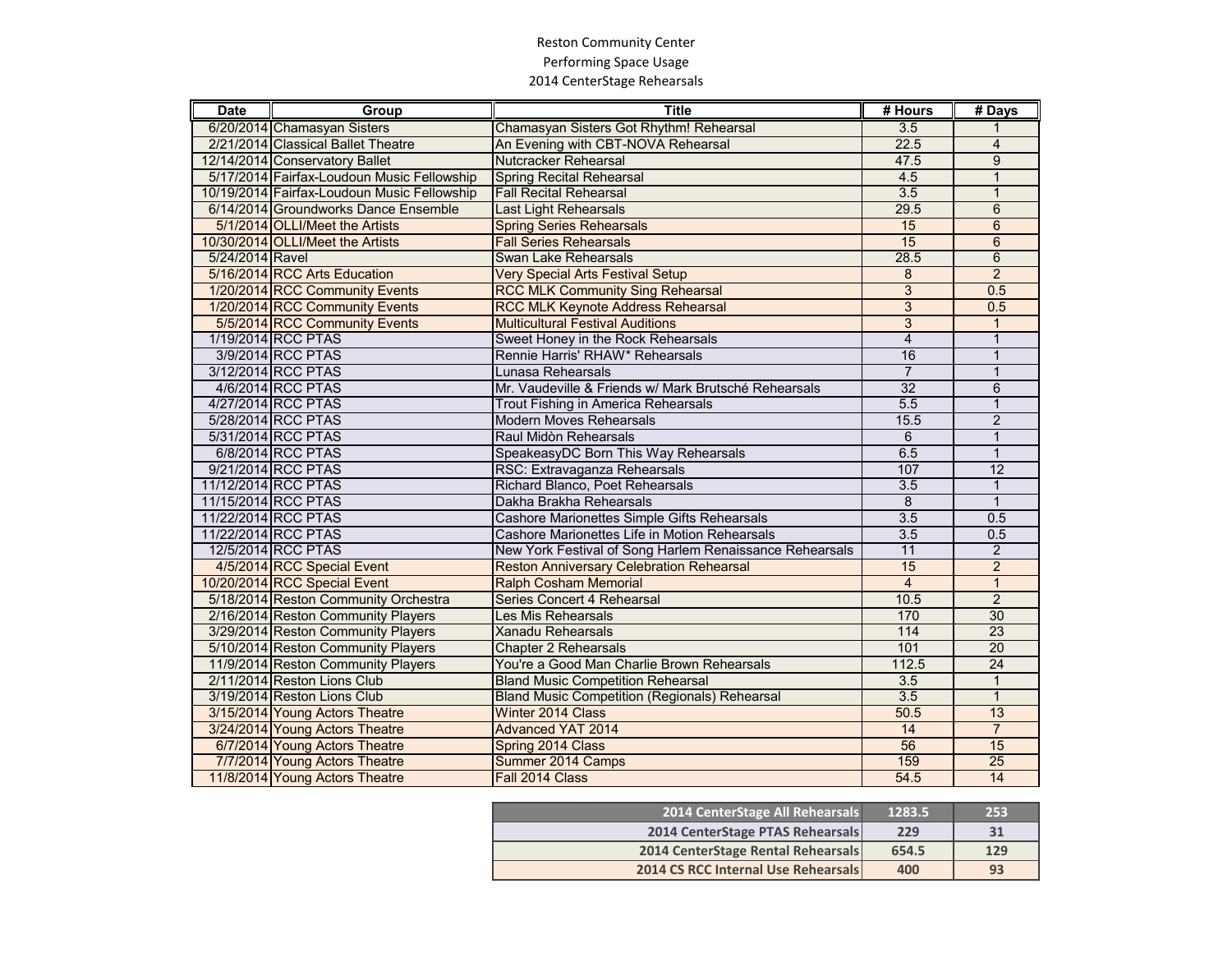## Reston Community Center Performing Space Usage 2014 Community Room Performances and Rehearsals

|             | Date | Group                                       | <b>Title</b>                                 | # Hours # Days | Total<br><b>Attendees</b> | % Capacity | <b>Tickets</b><br>Sold | Comp<br><b>Tickets</b> | % of Total<br>Tickets Sold | . ∥# of perfs l | Capacity<br>(per perf) | <b>Notes</b>                 |
|-------------|------|---------------------------------------------|----------------------------------------------|----------------|---------------------------|------------|------------------------|------------------------|----------------------------|-----------------|------------------------|------------------------------|
|             |      | 7/19/2014 Barbara Wright                    | Piano Recital                                | 2.5            | 20                        | 100%       | <b>NA</b>              | <b>NA</b>              | <b>NA</b>                  |                 | 20                     |                              |
| ဟ           |      | 6/7/2014 Classical Ballet Theatre           | <b>Classical Ballet Theatre Public Exams</b> |                | 200                       | 100%       | <b>NA</b>              | <b>NA</b>              | <b>NA</b>                  |                 | 200                    |                              |
| Е           |      | 1/11/2014 Elizabeth Wheeler                 | <b>Wheeler Winter Piano Recital</b>          | 3.5            | 100                       | 100%       | <b>NA</b>              | <b>NA</b>              | <b>NA</b>                  |                 | 100                    |                              |
| $\mathbf C$ |      | 6/15/2014 Elizabeth Wheeler                 | <b>Wheeler Spring Piano Recital</b>          |                | 100                       | 100%       | <b>NA</b>              | <b>NA</b>              | <b>NA</b>                  |                 | 100                    |                              |
|             |      | 8/24/2014 Karuna Kondapu                    | <b>CATS Summer Camp Performance</b>          |                | 100                       | 100%       | <b>NA</b>              | <b>NA</b>              | <b>NA</b>                  |                 | 100                    |                              |
| 2           |      | 1/26/2014 Lai-Lan Ko                        | Ko Piano Recital                             |                | 160                       | 100%       | <b>NA</b>              | <b>NA</b>              | <b>NA</b>                  |                 | 160                    |                              |
| я           |      | 5/18/2014 Lisa Marcinko                     | Marcinko Piano Recital                       | 2.5            | 80                        | 100%       | <b>NA</b>              | <b>NA</b>              | <b>NA</b>                  |                 | 80                     |                              |
|             |      | 5/16/2014 RCC Arts Education                | <b>Very Special Arts Festival</b>            |                | 245                       | 98%        | <b>NA</b>              | <b>NA</b>              | <b>NA</b>                  |                 | 250                    |                              |
|             |      | 4/5/2014 RCC Special Event                  | Reston Anniversary Celebration (CR Only)     |                | 122                       | 98%        | 111                    | 11                     | 91%                        |                 | 125                    |                              |
|             |      | 5/10/2014 Reston Chorale                    | Feelin' Groovy                               |                | 255                       | 64%        | 251                    |                        | 98%                        |                 | 200                    | 2 performances on same day   |
| O           |      | 12/6/2014 Reston Chorale                    | Wonder of the Season                         |                | 308                       | 77%        | 299                    |                        | 97%                        |                 | 200                    | 2 performances on same day   |
|             |      | 1/18/2014 Reston Community Orchestra        | Series Concert 2 (MLK)                       |                | 240                       | 96%        | <b>NA</b>              | <b>NA</b>              | <b>NA</b>                  |                 | 250                    |                              |
|             |      | 3/16/2014 Reston Community Orchestra        | <b>Series Concert 3</b>                      |                | 153                       | 77%        | <b>NA</b>              | <b>NA</b>              | <b>NA</b>                  |                 | 200                    |                              |
|             |      | 11/16/2014 Reston Community Orchestra       | Series Concert 1                             |                | 160                       | 80%        | <b>NA</b>              | <b>NA</b>              | <b>NA</b>                  |                 | 200                    |                              |
|             |      | 1/11/2014 Reston Contra Dance               | <b>Reston Contra Dance</b>                   | 12             | 80                        | 100%       | <b>NA</b>              | <b>NA</b>              | <b>NA</b>                  |                 | 80                     | 3 performances over 3 months |
| n           |      | 5/17/2014 Skye Ballet Center                | Skye Ballet Sleeping Beauty Suites           | 8.5            | 100                       | 100%       | <b>NA</b>              | <b>NA</b>              | <b>NA</b>                  |                 | 100                    |                              |
|             |      | 5/16/2014 South Lakes High School Jazz Band | <b>SLHS Jazz Dessert Concert</b>             |                | 150                       | 100%       | <b>NA</b>              | <b>NA</b>              | <b>NA</b>                  |                 | 150                    |                              |

| <b>2014 Community Room All Performances</b>    |    | īΩ | 2573 | 84% | 661 | 24 | 96% |    | 3075 |
|------------------------------------------------|----|----|------|-----|-----|----|-----|----|------|
| <b>2014 Community Room PTAS Performances</b>   |    |    |      | 0%  |     |    | 0%  |    |      |
| <b>2014 Community Room Rental Performances</b> | 68 |    | 2206 | 82% | 550 | 13 | 98% | 19 | 2700 |
| <b>2014 CR RCC Internal Use Performances</b>   |    |    | 367  | 98% | 111 | 11 | 91% |    | 375  |

|    | Date | Group                                 | Title                                       | # Hours # Days |                |
|----|------|---------------------------------------|---------------------------------------------|----------------|----------------|
|    |      | 11/9/2014 Kim Williams                | <b>TJHS Dance Team Practice</b>             | 6              |                |
| ഗ  |      | 9/4/2014 Marathi Kala Mandal          | <b>Student Dance Practice</b>               | 3              |                |
|    |      | 2/9/2014 Michael Spatola              | <b>Competition Dance Practice</b>           | $\mathfrak{p}$ |                |
| я  |      | 5/16/2014 RCC Arts Education          | Very Special Arts Festival Setup            |                |                |
| ၯ  |      | 4/5/2014 RCC Special Event            | <b>Reston Anniversary Celebration Setup</b> | 11             | $\mathfrak{p}$ |
| ≃  |      | 3/23/2014 Reston Chorale              | Vision & Visionary Rehearsals               | 25             | 10             |
| Gr |      | 5/10/2014 Reston Chorale              | Feelin' Groovy Rehearsals                   | 24.5           | 9              |
| ш  |      | 12/6/2014 Reston Chorale              | Wonder of the Season Rehearsals             | 42             | 16             |
| Ŧ. |      | 1/18/2014 Reston Community Orchestra  | Series Concert 2 (MLK) Setup                | 2              |                |
| ш  |      | 3/16/2014 Reston Community Orchestra  | Series Concert 3 Setup                      |                |                |
| œ  |      | 11/16/2014 Reston Community Orchestra | Series Concert 1 Setup                      | 5              |                |
|    |      | 7/7/2014 Young Actors Theatre         | <b>Summer Camps</b>                         | 150            | 25             |

| 2014 Community Room All Rehearsals 279.5 |       | VI. |
|------------------------------------------|-------|-----|
| 2014 Community Room PTAS Rehearsals      |       |     |
| 2014 Community Room Rental Rehearsals    | 111.5 | 42  |
| 2014 CR RCC Internal Use Rehearsals      | 168   | 29  |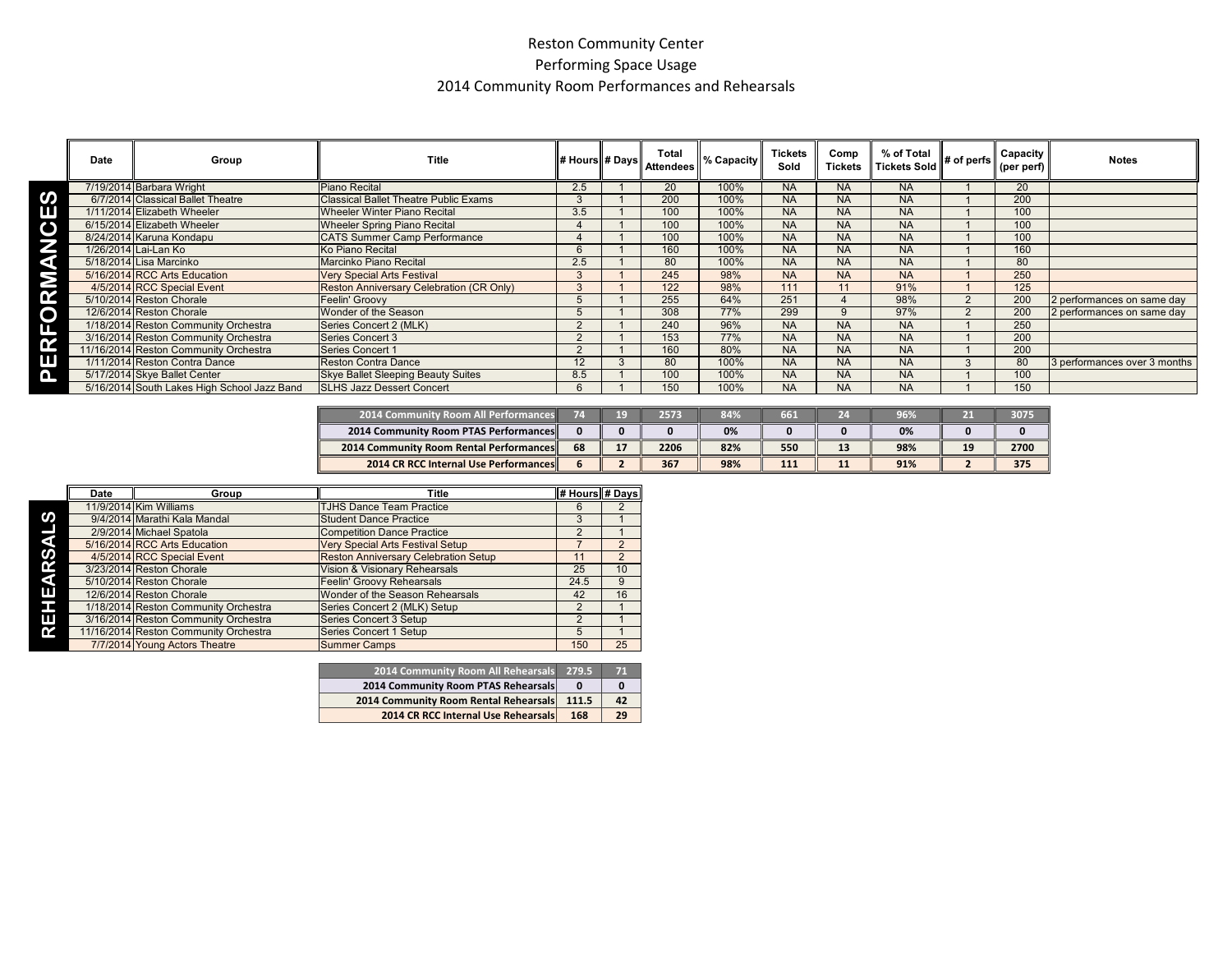# Reston Community Center Performing Space Usage 2013 CenterStage Performances

|                 |                                             |                                                 |                 |                 | Total            |            | <b>Tickets</b> | Comp           | % of Total          |                 | Capacity   |                                             |
|-----------------|---------------------------------------------|-------------------------------------------------|-----------------|-----------------|------------------|------------|----------------|----------------|---------------------|-----------------|------------|---------------------------------------------|
| Date            | Group                                       | Title                                           | # Hours         | # Days          | <b>Attendees</b> | % Capacity | Sold           | <b>Tickets</b> | <b>Tickets Sold</b> | # of perfs      | (per perf) | <b>Notes</b>                                |
|                 | 5/7/2013 Arts Council of Fairfax County     | <b>CAPS Showcase</b>                            | $\overline{4}$  | $\overline{2}$  | 493              | 85%        | <b>NA</b>      | <b>NA</b>      | <b>NA</b>           | $\overline{2}$  | 290        | 2 performances over 2 days                  |
|                 | 2/10/2013 Classical Ballet Theatre          | <b>Classics &amp; Contemporary</b>              | $\overline{2}$  | $\overline{1}$  | 206              | 71%        | 179            | 27             | 87%                 | $\mathbf{1}$    | 290        |                                             |
|                 | 6/1/2013 Conservatory Ballet                | Spring Gala                                     | $\overline{4}$  | $\overline{1}$  | 518              | 89%        | 505            | 13             | 97%                 | $\overline{2}$  | 290        | 2 performances in 1 day                     |
|                 | 12/11/2013 Conservatory Ballet              | Nutcracker                                      | 22              | 5               | 1886             | 81%        | 1805           | 81             | 96%                 | 8               | 290        | 8 performances over 5 days                  |
|                 | 5/19/2013 Fairfax-Loudoun Music Fellowship  | <b>Spring Recitals</b>                          | 3               | $\overline{1}$  | 162              | 56%        | <b>NA</b>      | <b>NA</b>      | <b>NA</b>           | $\mathbf{1}$    | 290        |                                             |
|                 | 10/13/2013 Fairfax-Loudoun Music Fellowship | <b>Fall Recitals</b>                            | $\overline{3}$  | $\overline{1}$  | 142              | 49%        | <b>NA</b>      | <b>NA</b>      | <b>NA</b>           | $\overline{1}$  | 290        |                                             |
|                 | 9/14/2013 Gin Dance Company                 | An Evening with Gin                             | $\overline{2}$  | $\overline{1}$  | 164              | 57%        | 78             | 86             | 48%                 | $\mathbf{1}$    | 290        |                                             |
|                 | 6/14/2013 Groundworks Dance Ensemble        | Between the Lines                               | $\overline{4}$  | $\overline{2}$  | 227              | 39%        | 198            | 29             | 87%                 | $\overline{2}$  | 290        | 2 performances over 2 days                  |
|                 | 3/21/2013 OLLI/Meet the Artists             | <b>Spring Series</b>                            | 14              | $\overline{7}$  | 624              | 31%        | <b>NA</b>      | <b>NA</b>      | <b>NA</b>           |                 | 290        | 7 performances over 7 weeks                 |
|                 | 9/19/2013 OLLI/Meet the Artists             | <b>Fall Series</b>                              | 12              | $6\overline{6}$ | 435              | 25%        | <b>NA</b>      | <b>NA</b>      | <b>NA</b>           | $6\overline{6}$ | 290        | 6 performances over 6 weeks                 |
| 5/24/2013 Ravel |                                             | Cinderella                                      | $5\overline{)}$ | $\overline{2}$  | 433              | 75%        | 413            | 20             | 95%                 | $\overline{2}$  | 290        | 2 performances over 2 days                  |
|                 | 2/4/2013 RCC 55+ Department                 | Monday Movies-Winter/Spring Series              | 15              | $\overline{5}$  | 284              | 114%       | <b>NA</b>      | <b>NA</b>      | <b>NA</b>           | 5               | 50         | 5 performances, once a month, over 5 months |
|                 | 5/22/2013 RCC 55+ Department                | <b>Older American's Month Presentation</b>      | 1.5             | $\overline{1}$  | 110              | 38%        | <b>NA</b>      | <b>NA</b>      | <b>NA</b>           | $\mathbf{1}$    | 290        |                                             |
|                 | 9/9/2013 RCC 55+ Department                 | <b>Monday Movies-Fall Series</b>                | 12              | $\overline{4}$  | 196              | 98%        | <b>NA</b>      | <b>NA</b>      | <b>NA</b>           | $\overline{4}$  | 50         | 4 performances, once a month, over 4 months |
|                 | 5/16/2013 RCC Arts Education Department     | <b>Very Special Arts Festival</b>               | $\overline{4}$  | $\overline{2}$  | 359              | 62%        | <b>NA</b>      | <b>NA</b>      | <b>NA</b>           | $\overline{2}$  | 290        | 2 performances over 2 days                  |
|                 | 9/18/2013 RCC Board of Governors            | <b>Candidate Forum</b>                          | 2.5             | $\overline{1}$  | 28               | 10%        | <b>NA</b>      | <b>NA</b>      | <b>NA</b>           |                 | 290        |                                             |
|                 | 2/13/2013 RCC PTAS                          | <b>Brian Sanders' JUNK</b>                      | 2               | $\overline{1}$  | 153              | 53%        | 117            | 36             | 76%                 | $\overline{1}$  | 290        |                                             |
|                 | 2/16/2013 RCC PTAS                          | Gerald Clayton Trio                             | $\overline{2}$  | $\overline{1}$  | 203              | 70%        | 172            | 31             | 85%                 | $\mathbf{1}$    | 290        |                                             |
|                 | 3/3/2013 RCC PTAS                           | Left Bank Quartet                               | $\overline{2}$  | $\overline{1}$  | 115              | 40%        | 90             | 25             | 78%                 | $\mathbf{1}$    | 290        |                                             |
|                 | 3/6/2013 RCC PTAS                           | Lunasa                                          | 2               | $\overline{1}$  | 252              | 87%        | 228            | 24             | 90%                 | $\mathbf{1}$    | 290        |                                             |
|                 | 3/27/2013 RCC PTAS                          | American Contemporary Music Ensemble            | $\overline{2}$  | $\overline{1}$  | 52               | 18%        | 36             | 16             | 69%                 | $\mathbf{1}$    | 290        |                                             |
|                 | 4/3/2013 RCC PTAS                           | Kyle Abraham                                    | $\overline{2}$  | $\overline{1}$  | 83               | 29%        | 49             | 34             | 59%                 | $\overline{1}$  | 290        |                                             |
|                 | 4/7/2013 RCC PTAS                           | It's Vaudeville! With Mark Brutsche             | $\overline{2}$  | $\overline{1}$  | 212              | 73%        | 133            | 79             | 63%                 | $\overline{1}$  | 290        |                                             |
|                 | 4/13/2013 RCC PTAS                          | Keepin' It Movin': The Hip Hop Tap Color Map    | $\overline{2}$  | $\overline{1}$  | 298              | 103%       | 272            | 26             | 91%                 | $\mathbf{1}$    | 290        |                                             |
|                 | 4/27/2013 RCC PTAS                          | Trout Fishing in America                        | $\overline{2}$  | $\overline{1}$  | 215              | 74%        | 171            | 44             | 80%                 | $\overline{1}$  | 290        |                                             |
|                 | 5/1/2013 RCC PTAS                           | Paris Combo                                     | 2               | $\overline{1}$  | 282              | 97%        | 265            | 17             | 94%                 |                 | 290        |                                             |
|                 | 9/7/2013 RCC PTAS                           | <b>Tig Notaro</b>                               | $\overline{2}$  | $\overline{1}$  | 293              | 101%       | 280            | 13             | 96%                 |                 | 290        |                                             |
|                 | 9/15/2013 RCC PTAS                          | Left Bank Quartet                               | $\overline{2}$  | $\overline{1}$  | 109              | 38%        | 94             | 15             | 86%                 | $\overline{1}$  | 290        |                                             |
|                 | 9/20/2013 RCC PTAS                          | <b>Red Molly</b>                                | $\overline{2}$  | $\overline{1}$  | 294              | 101%       | 269            | 25             | 91%                 |                 | 290        |                                             |
|                 | 10/30/2013 RCC PTAS                         | A Flower is a Lovesome Thing                    | 2               | $\overline{1}$  | 206              | 71%        | 183            | 23             | 89%                 | $\overline{1}$  | 290        |                                             |
|                 | 11/10/2013 RCC PTAS                         | David Henry Hwang                               | $\overline{2}$  | $\overline{1}$  | 90               | 31%        | 48             | 42             | 53%                 | $\overline{1}$  | 290        |                                             |
|                 | 11/16/2013 RCC PTAS                         | 100th Ann. of The Rite of Spring Double Feature | 3               | $\overline{1}$  | 240              | 100%       | 198            | 42             | 83%                 | $\overline{1}$  | 240        | capacity capped at 240                      |
|                 | 11/22/2013 RCC PTAS                         | <b>Black 'n Blue Boys</b>                       | $\overline{2}$  | $\overline{1}$  | 39               | 13%        | 21             | 18             | 54%                 | $\mathbf{1}$    | 290        |                                             |
|                 | 11/23/2013 RCC PTAS                         | Gustafer Yellowgold                             | $\overline{2}$  | $\overline{1}$  | 290              | 100%       | 275            | 15             | 95%                 |                 | 290        |                                             |
|                 | 12/3/2013 RCC PTAS                          | New York Festival of Song                       | $\overline{2}$  | $\overline{1}$  | 157              | 54%        | 146            | 11             | 93%                 | $\mathbf{1}$    | 290        |                                             |
|                 | 12/21/2013 RCC PTAS                         | RSC - Ultimate Christmas Show (abridged)        | $\overline{2}$  | $\overline{1}$  | 282              | 97%        | 256            | 26             | 91%                 |                 | 290        |                                             |
|                 | 3/16/2013 RCC Youth Department              | <b>Family Film-Spring Series</b>                | 9               | $\overline{2}$  | 40               | 40%        | <b>NA</b>      | <b>NA</b>      | <b>NA</b>           | $\overline{2}$  | 50         | 2 performances, over 2 days                 |
|                 | 10/19/2013 RCC Youth Department             | <b>Family Film-Fall</b>                         | 4.5             | $\overline{1}$  | 20               | 40%        | <b>NA</b>      | <b>NA</b>      | <b>NA</b>           | $\mathbf{1}$    | 50         |                                             |
|                 | 1/18/2013 Reston Community Players          | Savannah Disputation                            | 17.5            | $\overline{7}$  | 1238             | 61%        | 1123           | 115            | 91%                 | $\overline{7}$  | 290        | 7 performances over 7 days, 3 weeks         |
|                 | 3/1/2013 Reston Community Players           | <b>Next To Normal</b>                           | 25              | 10              | 1679             | 58%        | 1502           | 177            | 89%                 | 10              | 290        | 10 performances over 10 days, 4 weeks       |
|                 | 4/26/2013 Reston Community Players          | 33 Variations                                   | 17.5            | $\overline{7}$  | 1055             | 364%       | 927            | 128            | 88%                 | $\overline{1}$  | 290        | 7 performances over 7 days, 3 weeks         |
|                 | 10/11/2013 Reston Community Players         | Tribute to R&H & ALW                            | 20              | $\overline{8}$  | 1423             | 61%        | 1341           | 82             | 94%                 | 8               | 290        | 8 performances over 8 days, 3 weeks         |
|                 | 1/29/2013 Reston Lions Club                 | <b>Bland Music Competition</b>                  | 3               | $\overline{1}$  | 75               | 26%        | <b>NA</b>      | <b>NA</b>      | <b>NA</b>           | $\overline{1}$  | 290        | primarily attended by competitor families   |
|                 | 3/12/2013 Tuesday Night Movies              | <b>Spring Series</b>                            | 12              | $\overline{4}$  | 61               | 5%         | <b>NA</b>      | <b>NA</b>      | <b>NA</b>           | $\overline{4}$  | 290        | 4 performances over 4 days                  |
|                 | 10/22/2013 Tuesday Night Movies             | <b>Fall Series</b>                              | 12              | $\overline{4}$  | 81               | 7%         | <b>NA</b>      | <b>NA</b>      | <b>NA</b>           | $\overline{4}$  | 290        | 4 performances over 4 days                  |
| 3/18/2013 USCIS |                                             | Naturalization Ceremony                         | 7.5             | $\overline{1}$  | 529              | 91%        | <b>NA</b>      | <b>NA</b>      | <b>NA</b>           | $\overline{2}$  | 290        | 2 performances in 1 day                     |
| 3/24/2013 VOCE  |                                             | I Love You Much                                 | $\overline{2}$  | $\overline{1}$  | 52               | 18%        | 37             | 15             | 71%                 |                 | 290        |                                             |
|                 | 3/9/2013 Young Actors Theatre               | Winter 2013 Production                          | $\overline{2}$  | $\overline{1}$  | 222              | 77%        | <b>NA</b>      | <b>NA</b>      | <b>NA</b>           | $\mathbf{1}$    | 290        |                                             |
|                 | 6/8/2013 Young Actors Theatre               | Spring 2013 Production                          | $\overline{2}$  | $\overline{1}$  | 235              | 81%        | <b>NA</b>      | <b>NA</b>      | <b>NA</b>           | $\overline{1}$  | 290        |                                             |
|                 | 8/7/2013 Young Actors Theatre               | Summer 2013                                     | $6\overline{6}$ | $\overline{3}$  | 737              | 85%        | <b>NA</b>      | <b>NA</b>      | <b>NA</b>           | 3               | 290        | 3 performances over 3 days                  |
|                 | 11/9/2013 Young Actors Theatre              | Fall 2013 Production                            | $\overline{2}$  |                 | 244              | 84%        | <b>NA</b>      | <b>NA</b>      | <b>NA</b>           | $\mathbf{1}$    | 290        |                                             |

| 2013 CenterStage All Performances            | 293   | 114 | 17823 | 60% | 11411 | 1335 | 64% | 113 | 29840 |
|----------------------------------------------|-------|-----|-------|-----|-------|------|-----|-----|-------|
| 2013 CenterStage PTAS Performances           | 41    | 20  | 3865  | 67% | 3303  | 562  | 85% | 20  | 5750  |
| 2013 CenterStage Rental Performances         | 141.5 |     | 10282 | 71% | 8108  | 773  | 91% | 50  | 14500 |
| <b>2013 CS RCC Internal Use Performances</b> | 110.5 | 43  | 3676  | 38% |       |      | 0%  | 43  | 9590  |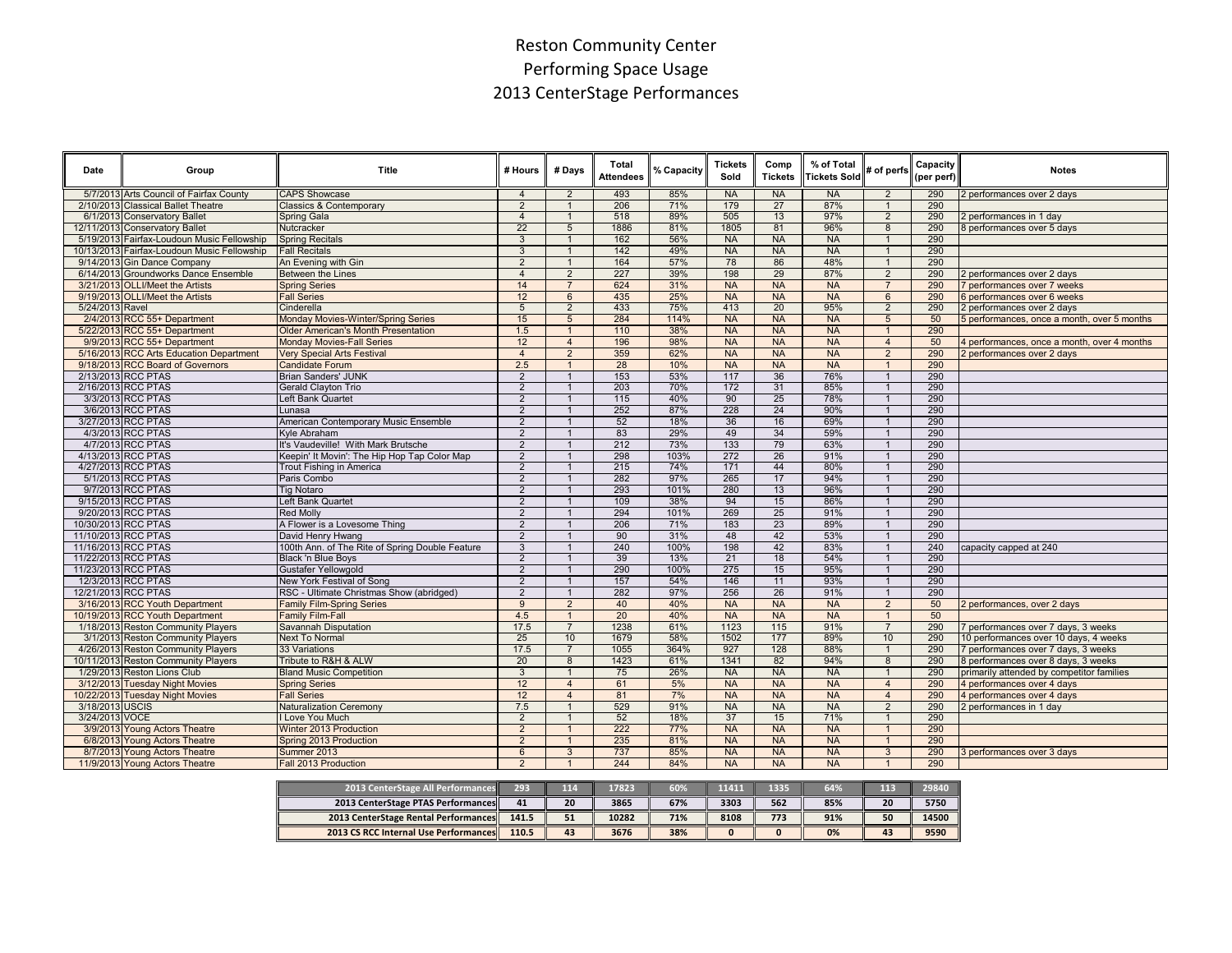### Reston Community Center Performing Space Usage 2013 CenterStage Rehearsals

| <b>Date</b>     | Group                                       | <b>Title</b>                                              | # Hours         | # Days          |
|-----------------|---------------------------------------------|-----------------------------------------------------------|-----------------|-----------------|
|                 | 5/8/2013 Arts Council of Fairfax County     | <b>CAPS Showcase Rehearsal</b>                            | 8               | 2               |
|                 | 2/10/2013 Classical Ballet Theatre          | <b>Classics &amp; Contemporary Rehearsal</b>              | 30.5            | 5               |
|                 | 6/1/2013 Conservatory Ballet                | Spring Gala Rehearsals                                    | 18.5            | 3               |
|                 | 12/15/2013 Conservatory Ballet              | <b>Nutcracker Rehearsals</b>                              | 47.5            | $\overline{9}$  |
|                 | 5/19/2013 Fairfax-Loudoun Music Fellowship  | <b>Spring Recital Rehearsal</b>                           | 4.5             | $\mathbf{1}$    |
|                 | 10/13/2013 Fairfax-Loudoun Music Fellowship | <b>Fall Recital Rehearsal</b>                             | 4.5             | $\mathbf{1}$    |
|                 | 9/14/2013 Gin Dance Company                 | An Evening with Gin Rehearsals                            | $\overline{21}$ | $\overline{4}$  |
|                 | 6/15/2013 Groundworks Dance Ensemble        | Between the Lines Rehearsals                              | 30              | 6               |
|                 | 5/2/2013 OLLI/Meet the Artists              | <b>Spring Series Rehearsals</b>                           | 17.5            | $\overline{7}$  |
|                 | 10/24/2013 OLLI/Meet the Artists            | <b>Fall Series Rehearsals</b>                             | 15              | 6               |
| 5/25/2013 Ravel |                                             | Cinderella Rehearsals                                     | 27.5            | 6               |
|                 | 5/22/2013 RCC 55+ Department                | <b>Older Americans Month Rehearsal</b>                    | 4.5             | $\mathbf{1}$    |
|                 | 5/17/2013 RCC Arts Education                | <b>Very Special Arts Festival Setup</b>                   | 6               | $\overline{2}$  |
|                 | 9/18/2013 RCC Board of Governors            | <b>Candidate Forum</b>                                    | 2.5             | $\mathbf{1}$    |
|                 | 5/11/2013 RCC Community Events              | <b>Multicultural Festival Auditions</b>                   | $\overline{4}$  | $\mathbf{1}$    |
|                 | 2/13/2013 RCC PTAS                          | Brian Sanders' JUNK Rehearsal                             | 30.5            | 3               |
|                 | 2/16/2013 RCC PTAS                          | Gerald Clayton Trio Rehearsal                             | $\overline{15}$ | $\overline{2}$  |
|                 | 3/3/2013 RCC PTAS                           | Left Bank Quartet Rehearsal                               | 4.5             | 1               |
|                 | 3/11/2013 RCC PTAS                          | Lunasa Rehearsal                                          | 7.5             | $\mathbf{1}$    |
|                 | 3/27/2013 RCC PTAS                          | American Contemporary Music Ensemble Rehearsal            | $6\phantom{1}$  | $\mathbf{1}$    |
|                 | 4/3/2013 RCC PTAS                           | Kyle Abraham Rehearsal                                    | 40              | $\overline{5}$  |
|                 | 4/7/2013 RCC PTAS                           | It's Vaudeville! With Mark Brutsche Rehearsal             | 33              | 7               |
|                 | 4/13/2013 RCC PTAS                          | Keepin' It Movin': The Hip Hop Tap Color Map Rehearsal    | $\overline{21}$ | 3               |
|                 | 4/27/2013 RCC PTAS                          | Trout Fishing in America Rehearsal                        | $\overline{4}$  | $\mathbf{1}$    |
|                 | 5/1/2013 RCC PTAS                           | Paris Combo Rehearsal                                     | $\overline{6}$  | 1               |
|                 | 9/7/2013 RCC PTAS                           | <b>Tig Notaro Rehearsal</b>                               | $6\phantom{1}$  | 1               |
|                 | 9/15/2013 RCC PTAS                          | Left Bank Quartet Rehearsal                               | 4.5             | $\mathbf{1}$    |
|                 | 9/20/2013 RCC PTAS                          | <b>Red Molly Rehearsal</b>                                | 7.5             | 1               |
|                 | 10/30/2013 RCC PTAS                         | A Flower is a Lovesome Thing Rehearsal                    | 7.5             | $\mathbf{1}$    |
|                 | 11/10/2013 RCC PTAS                         | David Henry Hwang Rehearsal                               | 2.5             | $\mathbf{1}$    |
|                 | 11/16/2013 RCC PTAS                         | 100th Ann. of The Rite of Spring Double Feature Rehearsal | 44.5            | 5               |
|                 | 11/22/2013 RCC PTAS                         | Black 'n Blue Boys Rehearsal                              | $\overline{18}$ | $\overline{3}$  |
|                 | 11/23/2013 RCC PTAS                         | Gustafer Yellowgold Rehearsal                             | 5.5             | 1               |
|                 | 12/3/2013 RCC PTAS                          | New York Festival of Song Rehearsal                       | $\overline{12}$ | 1               |
|                 | 12/21/2013 RCC PTAS                         | RSC - Ultimate Christmas Show (abridged) Rehearsal        | 23              | $\overline{4}$  |
|                 | 2/2/2013 Reston Community Players           | Savannah Disputation Rehearsals                           | 106.5           | 20              |
|                 | 3/23/2013 Reston Community Players          | <b>Next To Normal Rehearsals</b>                          | 114             | $\overline{23}$ |
|                 | 5/11/2013 Reston Community Players          | 33 Variations Rehearsals                                  | 106.5           | $\overline{20}$ |
|                 | 10/27/2013 Reston Community Players         | Tribute to R&H & ALW Rehearsals                           | 58              | 16              |
|                 | 1/29/2013 Reston Lions Club                 | <b>Bland Music Competition Setup</b>                      | $\overline{3}$  | $\mathbf{1}$    |
|                 | 3/24/2013 VOCE Chamber Singers              | I Love You Much Rehearsal                                 | 5.5             | $\mathbf{1}$    |
|                 | 3/9/2013 Young Actors Theatre               | Winter 2013 Class                                         | 59.5            | $\overline{14}$ |
|                 | 6/8/2013 Young Actors Theatre               | Spring 2013 Class                                         | 55              | 14              |
|                 | 7/8/2013 Young Actors Theatre               | Summer 2013 Camps                                         | 159             | 25              |
|                 | 11/9/2013 Young Actors Theatre              | Fall 2013 Class                                           | 60.5            | 15              |

| <b>2013 CenterStage All Rehearsals</b>  | 1267.5 | 248 |
|-----------------------------------------|--------|-----|
| 2013 CenterStage PTAS Rehearsals        | 298.5  | 44  |
| 2013 CenterStage Rental Rehearsals      | 585.5  | 118 |
| <b>2013 RCC Internal Use Rehearsals</b> | 383.5  | 86  |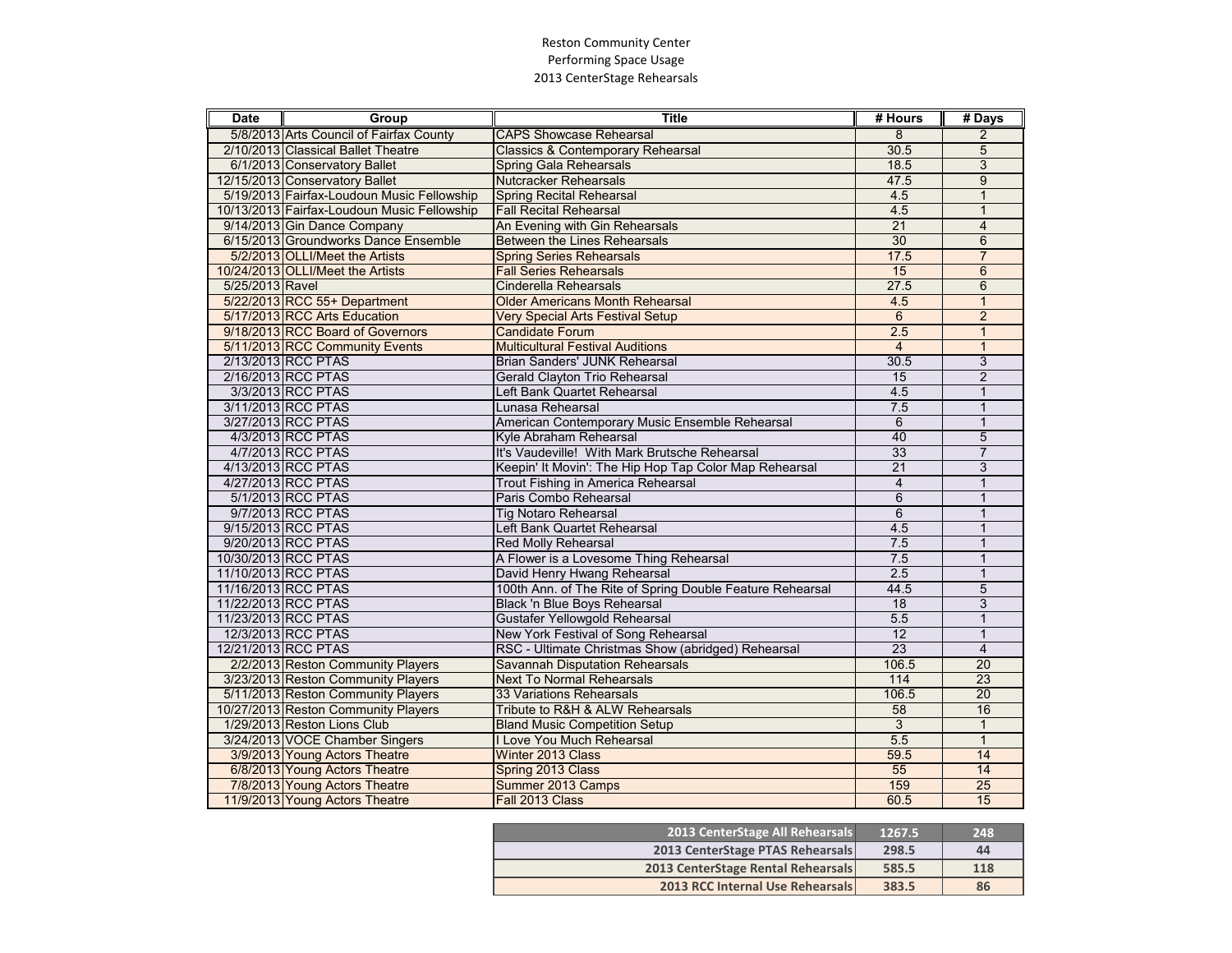## Reston Community Center Performing Space Usage 2013 Community Room Performances and Rehearsals

|           | Date | Group                                      | Title                                                 | # Hours # Days |          | Total<br><b>Attendees</b> | % Capacity | <b>Tickets</b><br>Sold | Comp<br><b>Tickets</b> | % of Total<br>Tickets Sold | # of perfs | Capacity<br>(per perf) | <b>Notes</b>                      |
|-----------|------|--------------------------------------------|-------------------------------------------------------|----------------|----------|---------------------------|------------|------------------------|------------------------|----------------------------|------------|------------------------|-----------------------------------|
|           |      | 1/13/2013 Anna Carlen                      | Perspectiva School Performance                        |                |          | 100                       | 100%       | <b>NA</b>              | <b>NA</b>              | <b>NA</b>                  |            | 100                    |                                   |
|           |      | 6/8/2013 Classical Ballet Theatre          | <b>Classical Ballet Theatre End Year Presentation</b> | 2.5            |          | 200                       | 100%       | <b>NA</b>              | <b>NA</b>              | <b>NA</b>                  |            | 200                    |                                   |
|           |      | 6/1/2013 Elizabeth Wheeler                 | Russian Music Academy Recital                         |                |          | 150                       | 100%       | <b>NA</b>              | <b>NA</b>              | <b>NA</b>                  |            | 150                    |                                   |
|           |      | 1/27/2013 Lai-Lan Ko                       | Ko Piano Recital                                      |                |          | 160                       | 100%       | <b>NA</b>              | <b>NA</b>              | <b>NA</b>                  |            | 160                    |                                   |
|           |      | 5/13/2013 Lisa Marcinko                    | Marcinko Piano Recital                                | $\Omega$       |          | 80                        | 100%       | <b>NA</b>              | <b>NA</b>              | <b>NA</b>                  |            | 80                     |                                   |
| Е         |      | 6/1/2013 Marcia O'Brien                    | <b>Will Meinert Recital</b>                           | 5.5            |          | 50                        | 100%       | <b>NA</b>              | <b>NA</b>              | <b>NA</b>                  |            | 50                     | 2 Recitals over 2 days            |
|           |      | 6/18/2013 Michelle Miller                  | Miller Spring Piano Recital                           |                |          | 85                        | 100%       | <b>NA</b>              | <b>NA</b>              | <b>NA</b>                  |            | 85                     |                                   |
| G         |      | 5/16/2013 RCC Arts Education               | <b>Very Special Arts Festival</b>                     |                | $\Omega$ | 180                       | 100%       | <b>NA</b>              | <b>NA</b>              | <b>NA</b>                  |            | 180                    | 2 performances, over 2 days       |
|           |      | 1/20/2013 RCC Community Events             | <b>MLK Day Festivities</b>                            |                |          | 236                       | 98%        | <b>NA</b>              | <b>NA</b>              | <b>NA</b>                  |            | 240                    |                                   |
| a         |      | 11/16/2013 RCC PTAS                        | 100th Ann. of The Rite of Spring Double Feature       |                |          | 240                       | 100%       | 198                    | 42                     | 83%                        |            | 240                    | part of performance also in CS    |
|           |      | 3/2/2013 Reston Chorale                    | A Night at the Movies                                 |                |          | 345                       | 86%        | 320                    | 25                     | 93%                        |            | 200                    | 2 performances in 1 day           |
|           |      | 5/18/2013 Reston Chorale                   | Opera for Everyone                                    |                |          | 229                       | 92%        | 218                    | 11                     | 95%                        |            | 250                    |                                   |
|           |      | 12/7/2013 Reston Chorale                   | Wonder of the Season                                  |                |          | 328                       | 82%        | 316                    | 12                     | 96%                        |            | 200                    | 2 performances in 1 day           |
|           |      | 1/19/2013 Reston Community Orchestra       | Series Concert 2 (MLK)                                |                |          | 240                       | 96%        | <b>NA</b>              | <b>NA</b>              | <b>NA</b>                  |            | 250                    |                                   |
| $\bullet$ |      | 3/17/2013 Reston Community Orchestra       | Series Concert 3                                      |                |          | 160                       | 80%        | <b>NA</b>              | <b>NA</b>              | <b>NA</b>                  |            | 200                    |                                   |
|           |      | 4/19/2013 Reston Community Orchestra       | RCO Gala Performance                                  |                |          | 150                       | 100%       | <b>NA</b>              | <b>NA</b>              | <b>NA</b>                  |            | 150                    |                                   |
|           |      | 5/19/2013 Reston Community Orchestra       | Series Concert 4                                      |                |          | 160                       | 80%        | <b>NA</b>              | <b>NA</b>              | <b>NA</b>                  |            | 200                    |                                   |
| Щ         |      | 11/17/2013 Reston Community Orchestra      | <b>Series Concert 1</b>                               | $\Omega$       |          | 160                       | 80%        | <b>NA</b>              | <b>NA</b>              | <b>NA</b>                  |            | 200                    |                                   |
| Tal.      |      | 1/12/2013 Reston Contra Dance              | <b>Reston Contra Dance</b>                            | 16             |          | 80                        | 100%       | <b>NA</b>              | <b>NA</b>              | <b>NA</b>                  |            | 80                     | 4 Performances, once each quarter |
|           |      | 3/21/2013 Reston Montessori School         | RMS Elementary Spring Play                            |                |          | 150                       | 100%       | <b>NA</b>              | <b>NA</b>              | <b>NA</b>                  |            | 150                    |                                   |
|           |      | 10/27/2013 Ryan Nobles                     | <b>Nobles Studio Recital</b>                          | 2.5            |          | 50                        | 100%       | <b>NA</b>              | <b>NA</b>              | <b>NA</b>                  |            | 50                     |                                   |
|           |      | 5/11/2013 Skye Ballet Center               | Skye Ballet Center Gala                               |                |          | 75                        | 100%       | <b>NA</b>              | <b>NA</b>              | <b>NA</b>                  |            | 75                     |                                   |
|           |      | 12/21/2013 Skye Ballet Center              | <b>Skye Ballet Nutcracker Suites</b>                  |                |          | 100                       | 100%       | <b>NA</b>              | <b>NA</b>              | <b>NA</b>                  |            | 100                    |                                   |
|           |      | 6/7/2013 South Lakes High School Jazz Band | <b>SLHS Jazz Dessert Concert</b>                      |                |          | 150                       | 100%       | <b>NA</b>              | <b>NA</b>              | <b>NA</b>                  |            | 150                    |                                   |

| 2013 Community Room Performances 107.5         |      |    | 3858 | 84%  | 1052      | 90        | 92%       | 4610 |
|------------------------------------------------|------|----|------|------|-----------|-----------|-----------|------|
| <b>2013 Community Room PTAS Performances</b>   |      |    | 240  | 100% | 198       | 42        | 83%       | 240  |
| <b>2013 Community Room Rental Performances</b> | 96.5 | 25 | 3202 | 85%  | 854       | 48        | 95%       | 3770 |
| <b>2013 CR RCC Internal Use Performances</b>   |      |    | 416  | 69%  | <b>NA</b> | <b>NA</b> | <b>NA</b> | 600  |

|   | Date | Group                                  | Title                                                     | # Hours # Days |                |
|---|------|----------------------------------------|-----------------------------------------------------------|----------------|----------------|
|   |      | 2/9/2013 Blair Dance Studio            | <b>Blair Dance Studio Rehearsal</b>                       | 4.5            |                |
|   |      | 5/15/2013 RCC Arts Education           | <b>Very Special Arts Festival Setup</b>                   | 14             | 3              |
| ഗ |      | 1/20/2013 RCC MLK Day                  | <b>RCC MLK Day setup</b>                                  | 6              |                |
|   |      | 11/16/2013 RCC PTAS                    | 100th Ann. of The Rite of Spring Double Feature Rehearsal | 17.5           | $\mathfrak{p}$ |
| ⋖ |      | 3/2/2013 Reston Chorale                | A Night at the Movies Concert Rehearsal                   | 27             | 10             |
| က |      | 5/18/2013 Reston Chorale               | Opera for Everyone Concert Rehearsal                      | 34.5           | 13             |
| ≃ |      | 12/7/2013 Reston Chorale               | Wonder of the Season Rehearsal                            | 42             | 16             |
| а |      | 1/19/2013 Reston Community Orchestra   | Series Concert 2 (MLK) Setup                              | 4              |                |
| ш |      | 3/17/2013 Reston Community Orchestra   | Series Concert 3 Setup                                    | 4              |                |
|   |      | 4/19/2013 Reston Community Orchestra   | RCO Gala Setup                                            | 10             | $\mathfrak{p}$ |
| ш |      | 5/19/2013 Reston Community Orchestra   | Series Concert 4 Setup                                    | 5              |                |
| œ |      | 11/17/2013 Reston Community Orchestra  | Series Concert 1 Setup                                    | 4              |                |
|   |      | 3/9/2013 Suzuki Music Studio of Reston | Suzuki Concert Rehearsal                                  | 3              |                |
|   |      | 7/8/2013 Young Actors Theatre          | <b>Summer Camps</b>                                       | 150            | 25             |

| 2013 Community Room Rehearsals 325.5  |      | $\sqrt{3}$ |
|---------------------------------------|------|------------|
| 2013 Community Room PTAS Rehearsals   | 17.5 |            |
| 2013 Community Room Rental Rehearsals | 138  | 47         |
| 2013 CR RCC Internal Use Rehearsals   | 170  | 29         |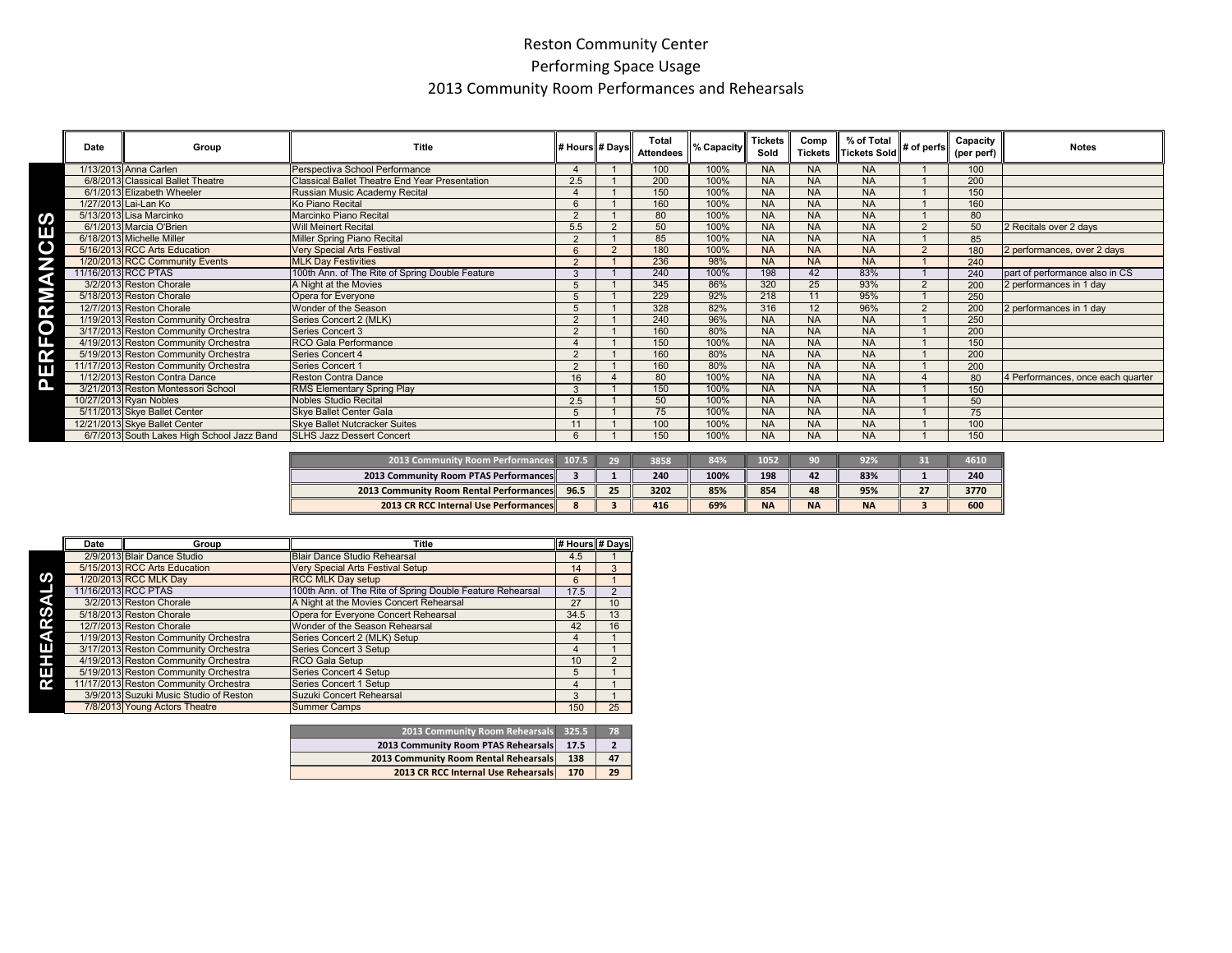February 22, 2015

ATT: Keila Gurdon

To: Reston Community Center Finance Committee

From: Narcotics Anonymous

Subject: Feedback on prospect of raising rental rates

This memo is to provide input related to raising rental rates for use of the Reston Community Center facilities. I have been a member of NA for 15 years and a resident of Reston since 1973.

Our group in Narcotics Anonymous, To Tell The Truth, has been meeting on Sunday mornings at the Hunters Woods Center for over five years. The meetings are open to anyone from the public who has a desire to stop using drugs, alcohol, or other mind-altering substances. Many newcomers are courtordered to attend NA meetings as an alternative to incarceration. This is especially relevant to first-time offenders and young people still attending public school. Reston is hardly immune from the ravages that drug abuse bring in terms of crime and other social costs. I would dare say that there is no more cost effective means to deal with drug addiction than the power of one addict helping another following the principles and traditions of our 12-step program.

The seventh tradition of Narcotics Anonymous states that every group should be self-supporting. We presently pay \$24.00 in rent each week. At each meeting, a basket is passed and we remind everyone that donations are requested only if people can afford to donate. This is especially helpful for newcomers. All meetings strive to collect more than is needed for rent, because there are expenses at the Area, Regional, and World Service levels of the NA, and we do not accept money from any outside sources.

In recent months, we have been breaking even (in our ability to pay rent), but unable to donate funds up to Dulles Corridor Area Service. The prospect of paying a higher rent will be a hardship that may require that we find another meeting location. Since most NA meetings are held at churches, moving our Sunday morning meeting would be especially difficult.

In summary, Narcotics Anonymous meetings are open to the public and provide a valuable community service that relies solely on member donations. There simply is no other public or private institution or organization that can provide such a service.

In closing, we are most appreciative of any consideration the RCC Finance Committee can provide so that To Tell The Truth can continue meeting on Sunday mornings here at Hunters Woods.

In loving service,

*Jm-L Itt,* 

Udck M. Meeting Treasurer, To Tell The Truth